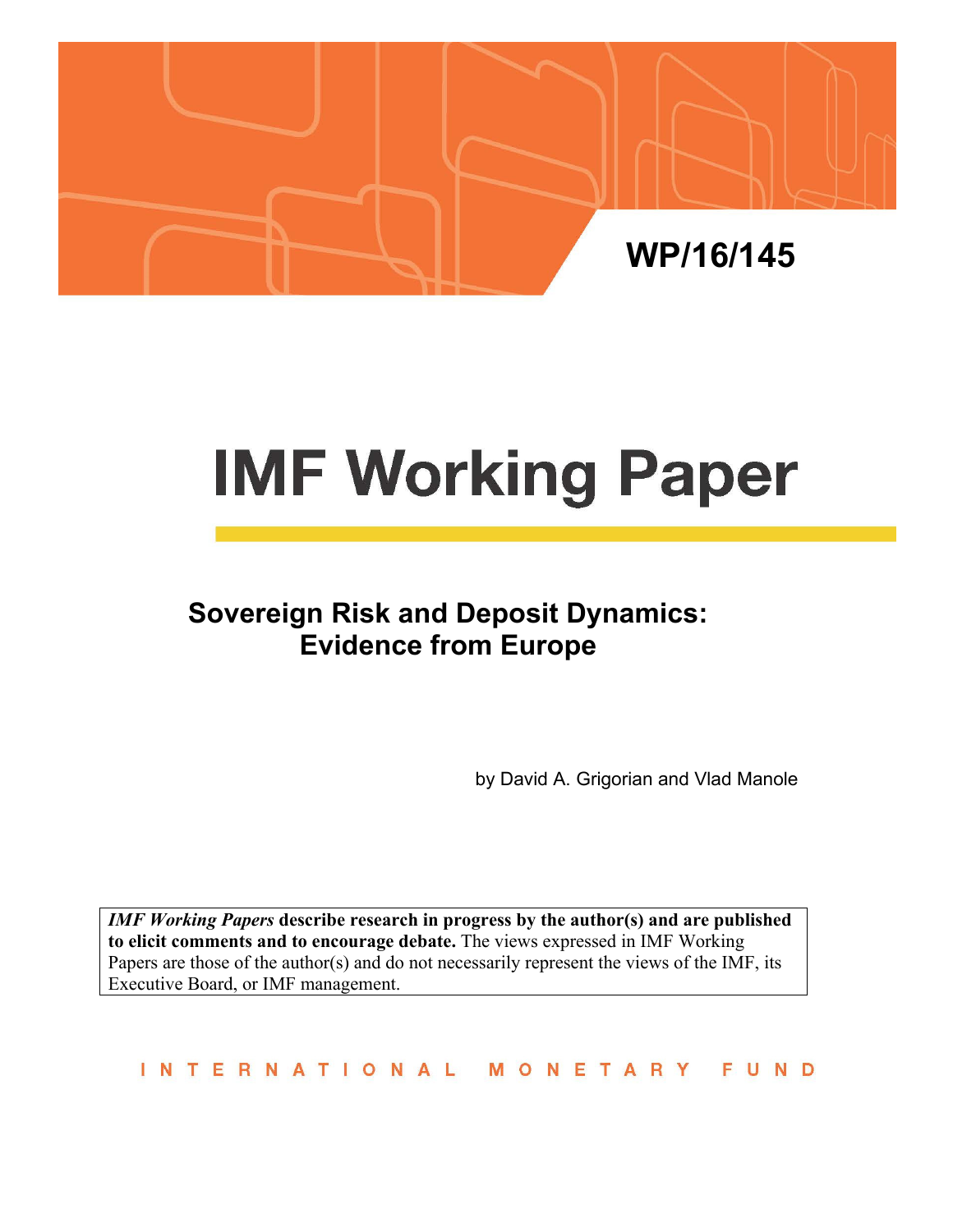## **IMF Working Paper**

#### Monetary and Capital Markets Department

### **Sovereign Risk and Deposit Dynamics: Evidence from Europe** <sup>1</sup>

#### **Prepared by David Grigorian and Vlad Manole**

Authorized for distribution by Marina Moretti

July 2016

*IMF Working Papers* **describe research in progress by the author(s) and are published to elicit comments and to encourage debate.** The views expressed in IMF Working Papers are those of the author(s) and do not necessarily represent the views of the IMF, its Executive Board, or IMF management.

#### **Abstract**

The unprecedented expansion of sovereign balance sheets since the global financial crisis has given a new meaning to the term *sovereign risk*. Developments in Europe since early 2010 presented new challenges for the functioning of private banks in an environment of heightened sovereign risk. This paper uses an innovative way of measuring the perception of sovereign risk and its impact on deposit dynamics during 2006–11. Using an extension of a common market discipline framework, it shows that exposure to sovereign risk may have limited the ability of banks in Europe to attract deposits. The results are robust to inclusion of conventional measures of bank performance and the sector-wide holdings of foreign sovereign debt.

JEL Classification Numbers: E44, G21, and G28

Keywords: Sovereign risk, market discipline, bank deposits, European crisis

Author's E-Mail Address: DGrigorian@imf.org and Vlad.Manole@rutgers.edu

**<sup>1</sup>** David A. Grigorian, Monetary and Capital Markets Department, International Monetary Fund, and Vlad Manole, Department of Economics, Rutgers University. We would like to thank Stijn Claessens, Lucyna Gornicka, Inci Ötker, Michael Papaioannou, Alvaro Piris, Miguel Savastano, and Mariana Spatareanu for helpful comments, and Kay Chung and Gabriel Presciuttini for outstanding research assistance. The remaining errors are their own.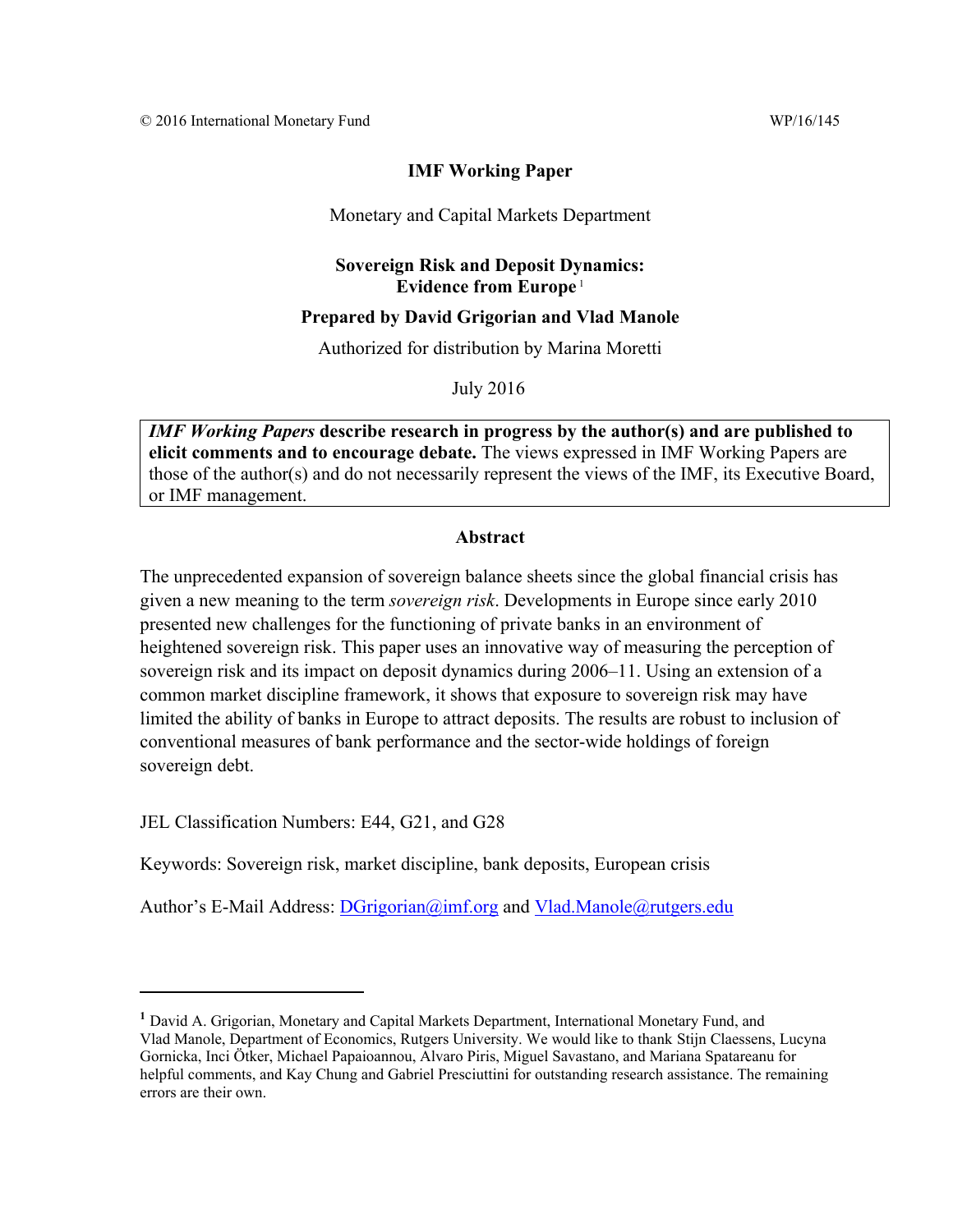| Content                                                                                | Page |
|----------------------------------------------------------------------------------------|------|
|                                                                                        |      |
|                                                                                        |      |
|                                                                                        |      |
|                                                                                        |      |
|                                                                                        |      |
| Figures<br>1. Evolution of Total Bank Deposits in Select Euro Area Countries, 2008-125 |      |
| Tables                                                                                 |      |
| Appendices                                                                             |      |
|                                                                                        |      |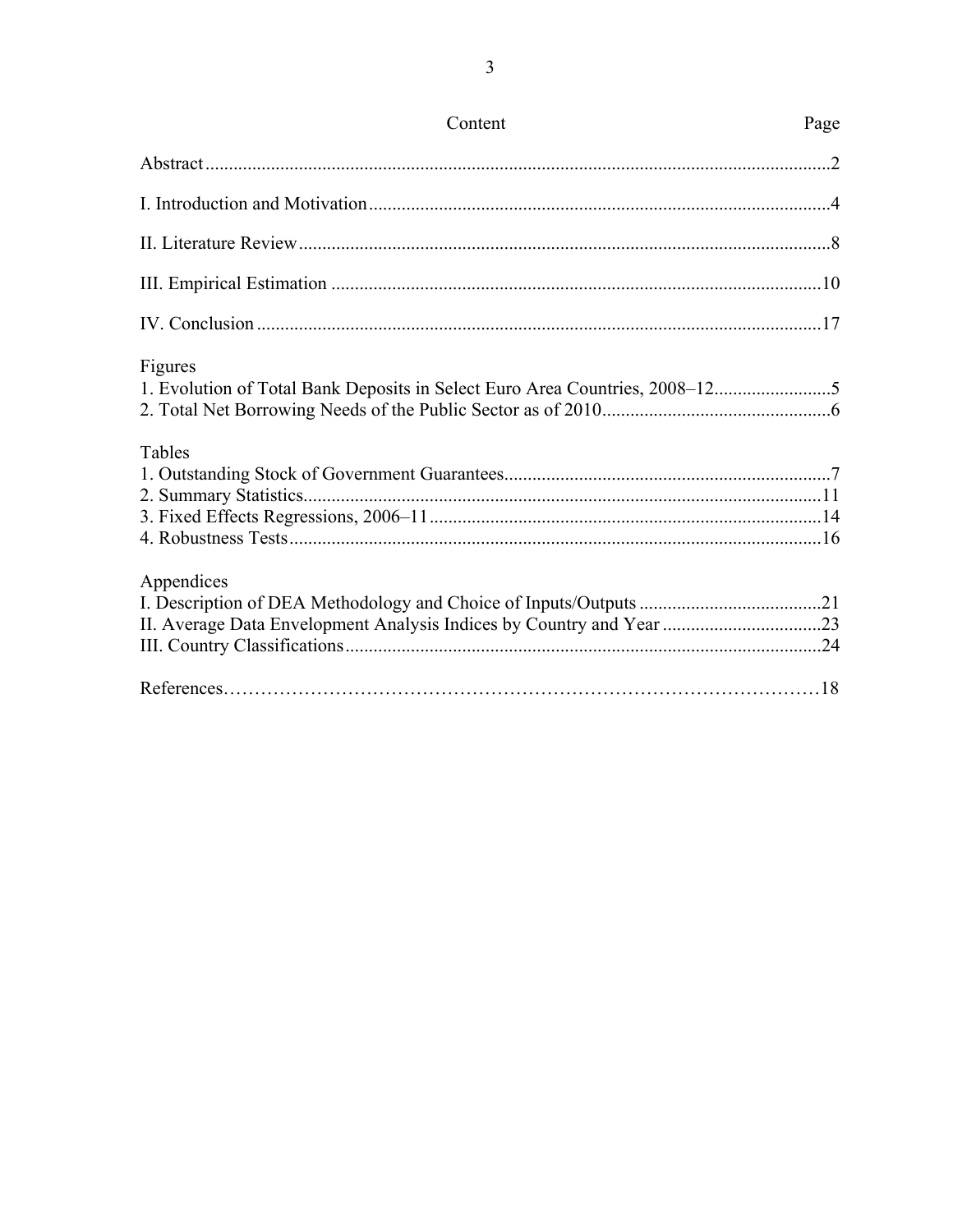#### **I. INTRODUCTION AND MOTIVATION**

Ever since the beginning of the 2008 global crisis, banks in Europe have been under pressure from both regulators and markets to restructure and deleverage. While important crosscountry differences in the way deleveraging took place were observed on the asset side (see IMF,  $2013$ ; p.  $23$ ),<sup>2</sup> on the liability side, the response was rather uniform: the banks reduced their use of wholesale, short-term, and cross-border funding in favor of more stable domestic retail funding. As the banks subsequently learned, there were (objective and subjective) limits to what they could do in this respect.

Some countries in Europe experienced massive deposit outflows (Figure 1). A total of €326 billion was drawn from banks in Ireland, Greece, Portugal, and Spain in a 12-month period ending in July 2012.3 Only about a quarter of this decline in deposits was due to the core European banks' reduction of exposure to the Eurozone "periphery," with the residual accounted for by a decline in domestic customer deposits. The erosion of deposits forced some banks in those countries to pay more to retain them.<sup>4</sup>

One of the factors that may have limited the banks' pursuit of stable funding was the extent of their (perceived) risk-taking on the asset side. The traditional market discipline hypothesis suggests that claim holders punish banks for holding excessive risk on the asset side by reducing their exposure or charging higher costs for maintaining that exposure (e.g., Flannery, 2001). While risk taking has been found to play a role in disciplining banks and limiting their ability to raise deposits (see Section II), this time the source of that risk was likely to have been different. We conjecture that it had to do with the unprecedented government support to the real economy and the financial sector during the crisis, stretching the government's balance sheets beyond what could be considered normal.

The combined effect of this support and the loss of tax revenues resulted in a deterioration of fiscal balances, increased public debt, and elevated levels of contingent liabilities. The maturity structure, composition, and holder profile of public debt, too, were altered, reflecting increasing investor risk aversion. In some countries, concerns of contagion among the sovereign, quasi-sovereign, and financial sectors remained at elevated levels for quite some time, while in other areas the protracted recovery caused problems with debt sustainability. These developments—dubbed as "sovereign risk"—have become a matter of concern for policy makers, capital market participants, and savers/depositors.5

<sup>&</sup>lt;sup>2</sup> This took the form of shedding various categories of assets.

<sup>&</sup>lt;sup>3</sup> "Deposit Flight From Europe Banks Eroding Common Currency," Bloomberg, September 18, 2012.

<sup>4</sup> For instance, having arrested the decline in deposits in 2013, banks in Italy paid a high price to do so, with average deposit rates jumping 50 percent to 3.1 percent in July from a year earlier. For comparison, the average deposit cost at German banks in July was 1.5 percent and two years prior to that there was no difference between Italian and German deposit rates (both stood at 1.3 percent).

<sup>5</sup> Sovereign risk can be split into two components, solvency and liquidity. *Solvency risk* can be defined as the risk that a country is not able to meet the present value of its obligations evaluated at interest rates that are commensurate with the debt stock and primary balance. *Liquidity risk* can be defined as the risk that the government is unable to discharge its obligations despite being solvent (at interest rates that are commensurate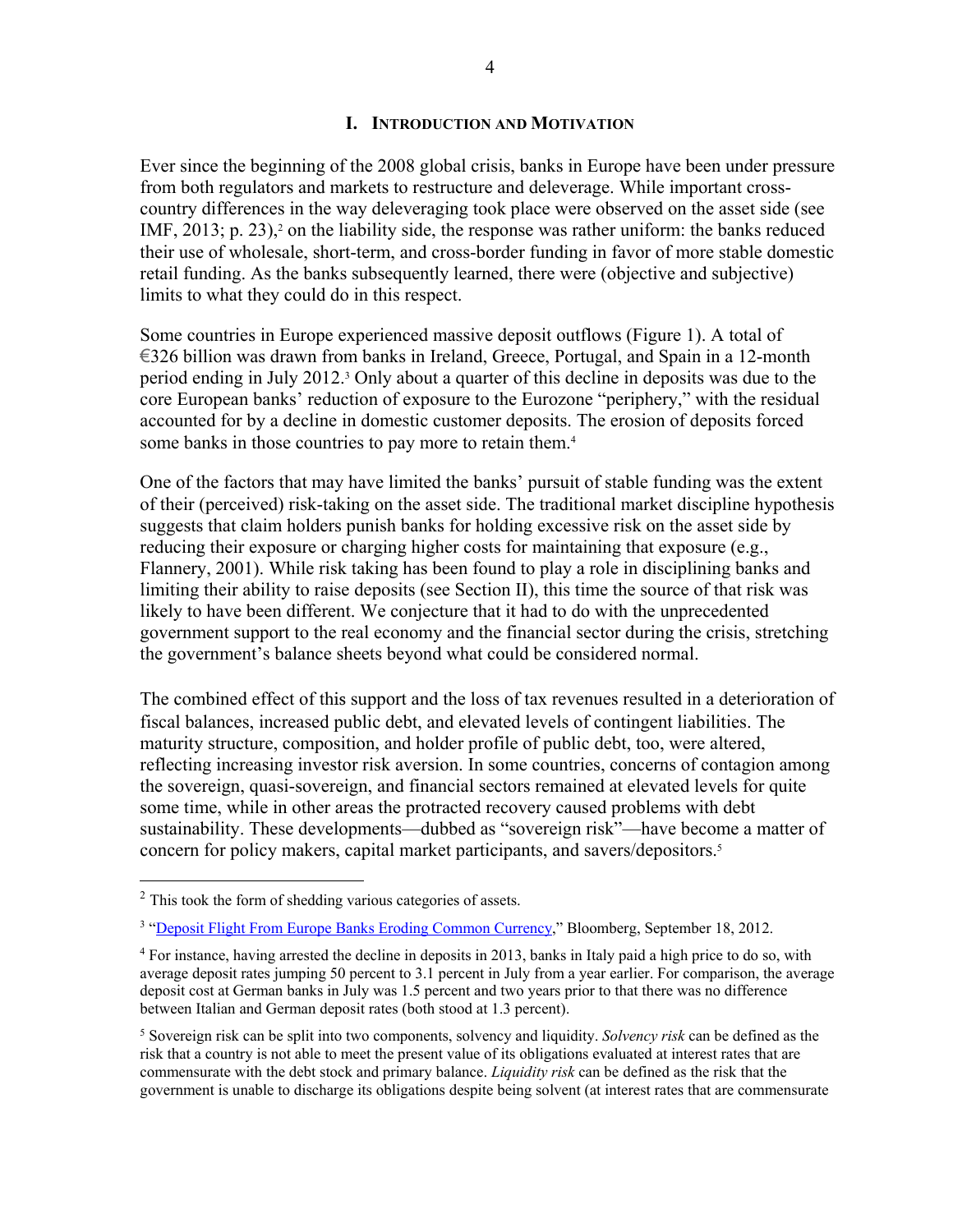

**Figure 1. Evolution of Total Bank Deposits in Select Euro Area Countries , 2008-12 (in billions of Euro)**

Source: IMF*, International Financial Statistics.* 

 $\overline{a}$ 

Note: For Spain, the series includes deposits created as a result of securitizations and of affiliates issuing preference shares and other financial instruments.

with the debt stock and primary balance) due to lack of liquidity. The conventional measures of sovereign risk are more narrowly focused on the probability of a sovereign government defaulting on its debt obligations. A wider construct, where core fiscal variables are complemented with elements reflecting (i) broader balance sheet developments; (ii) debt portfolio structure; (iii) investor base and cross-border linkages; and (iv) financial assets of a country would have been more meaningful, given recent developments, but are yet to be integrated fully into the standard risk-assessment tools.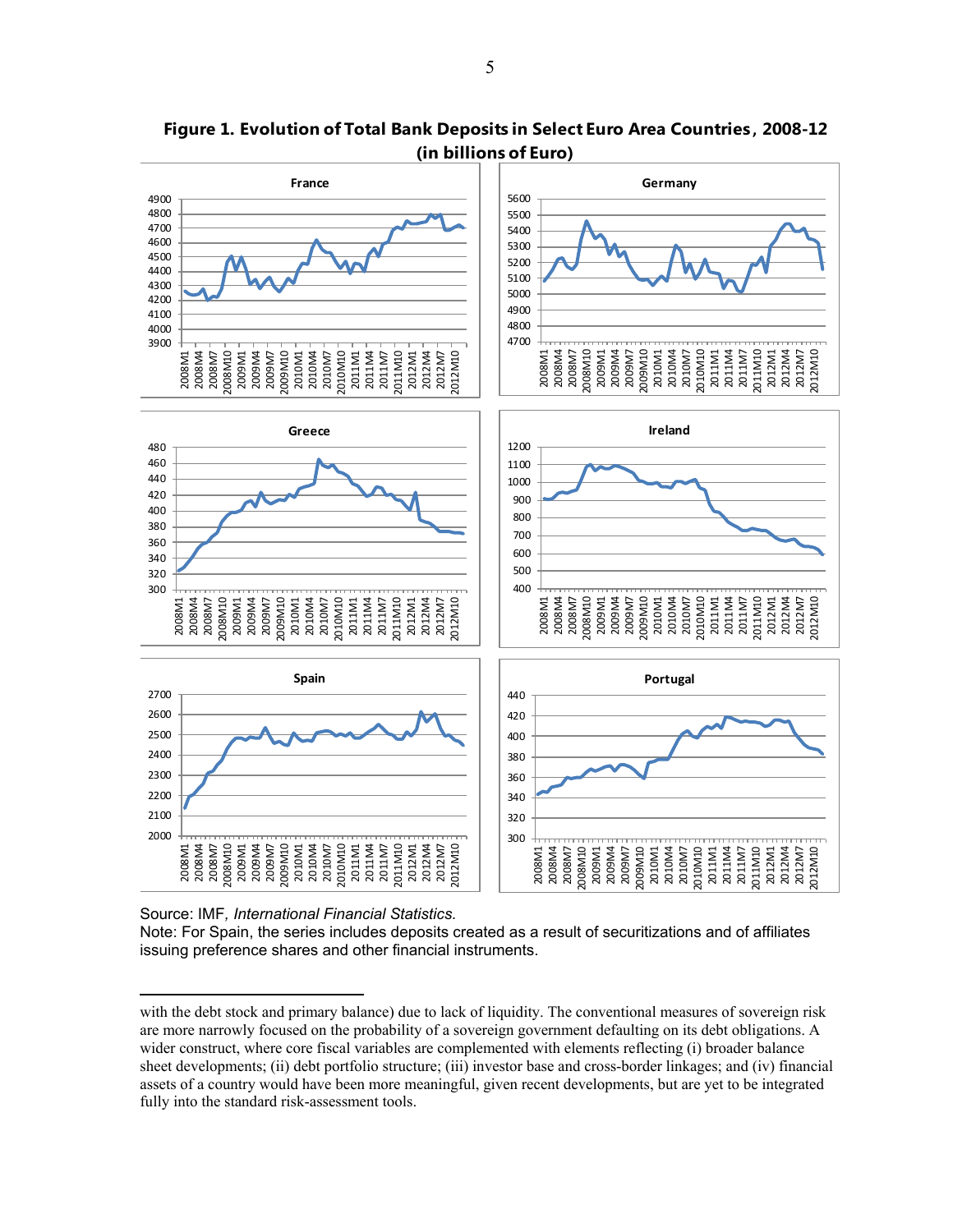A noteworthy element of the overall picture was the elevated financial needs of the public sector in the aftermath of the crisis. Total annual net sovereign borrowing in advanced countries increased sharply in 2009 and 2010 (IMF, 2010). While for 2003–08, the average net borrowing in the United States, Euro area, and the United Kingdom was around 2.5–3.3 percent of GDP, it had risen to 6-15 percent of GDP in 2009 and 2010, and was projected to decline only moderately in 2011 (Figure 2). In these countries, public debt was forecast to reach 110 percent of GDP on average by 2015—nearly 40 percentage points above the pre-crisis levels.



**Figure 2. Total Net Borrowing Needs of the Public Sector as Seen in 2010** (in percent of GDP)

Source: IMF, 2010.

1

The crisis also resulted in a sharp increase in public contingent liabilities. These took the form of explicit (e.g., on debt issued by financial institutions) as well as implicit (signals to support vulnerable segments of banking sectors) guarantees. Consequently, any weaknesses in the banking sectors were likely to have been viewed as contributing to this contingent liability. As of mid-2010, explicit contingent liabilities represented a significant proportion of GDP for some issuing European countries (see Table 1).

Given the (elevated levels of) sovereign risk, it is perhaps not surprising that savers may not have regarded the deposit insurance available to them (an otherwise key factor of deposit mobilization) as fully credible and might choose to reduce/alter their exposure by either moving their funds to safer/better-performing banks or cutting it down altogether.<sup>6</sup>

<sup>6</sup> Angelini, Grande, and Panetta (2014) show that sovereign risk has an impact on bank funding, with a stronger effect on wholesale funding.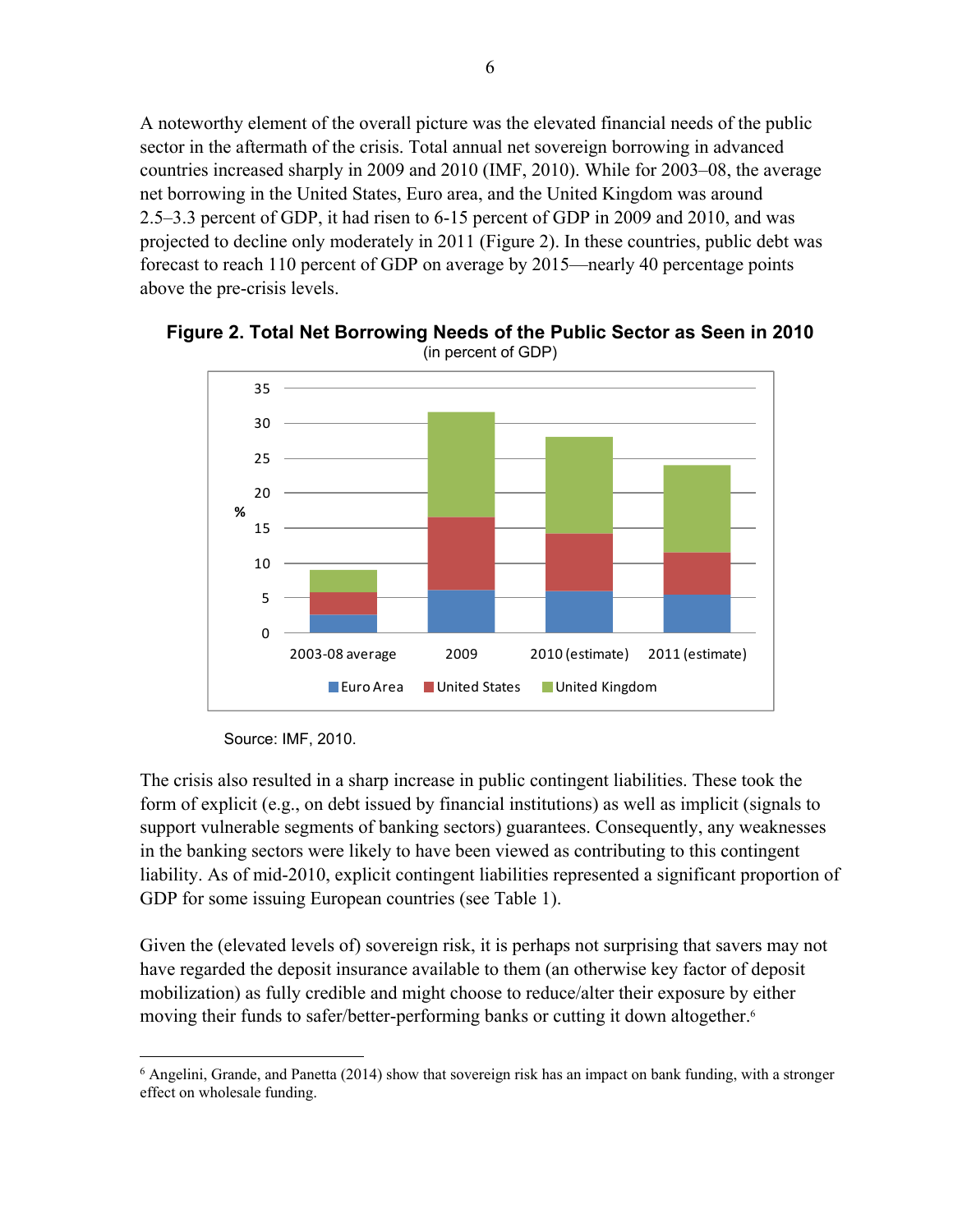Understanding how the sovereign risk influences banks' balance sheets is critical to understanding the full impact of a (large) fiscal shock on the economy and for designing an appropriate policy response. Sovereign risk could be transferred to the financial sector through two main channels: (i) on the asset side, via valuation losses on bank holdings of sovereign securities (including the inability to repo downgraded securities) (*direct* sovereign risk); and (ii) on the liability side, through an increase in bank funding costs caused by repricing of risk and credit rating downgrades (*indirect* sovereign risk). In turn, deteriorating bank balance sheets may require additional direct assistance, thus further increasing the debt burden of the sovereign.

| (in percent of GDP) |      |      |      |  |  |  |  |
|---------------------|------|------|------|--|--|--|--|
|                     | 2010 | 2011 | 2012 |  |  |  |  |
| Ireland             | 96.0 | 79.8 | 66.1 |  |  |  |  |
| Austria             | 53.4 | 44.5 | 38.9 |  |  |  |  |
| United Kingdom      | 27.8 | 15.4 | 10.3 |  |  |  |  |
| Germany             | 20.3 | 18.7 | 17.9 |  |  |  |  |
| EU Average          | 13.7 | 13.3 | 12.7 |  |  |  |  |

#### **Table 1. Outstanding Stock of Government Guarantees**

Source: Eurostat.

1

A key stylized fact of sovereign indebtedness is that countries with the highest debt-to-GDP ratios tend to have the highest proportion of government debt held by banks. This exacerbates the sovereign-bank nexus and can be viewed as a form of financial repression.<sup>7</sup> Whilst this has long been an emerging market phenomenon, recently it has become a feature of advance economies. These and other factors put a premium on assessing the banking sector's and sovereign vulnerabilities in a combined manner.

The Eurozone—which faced its own crisis in early-2010—offers an excellent field to study this topic. With a common currency but idiosyncratic shocks to the real economies (and by extension also to sovereigns), events in Europe may shed new light on the link between banking and sovereign risk. In response to a questionnaire distributed by the European Central Bank (ECB) in July 2012, 18 percent of European banks—compared with only 4 percent in the first quarter of 2012—attributed the deterioration in funding conditions to the sovereign debt crisis through either direct exposures to sovereign debt, reduced collateral

 $<sup>7</sup>$  Gennaioli, Martin, and Rossi (2014) note that accumulation of high-risk public bonds by (predominantly</sup> large) banks during crises is also consistent with bailout guarantees or moral suasion.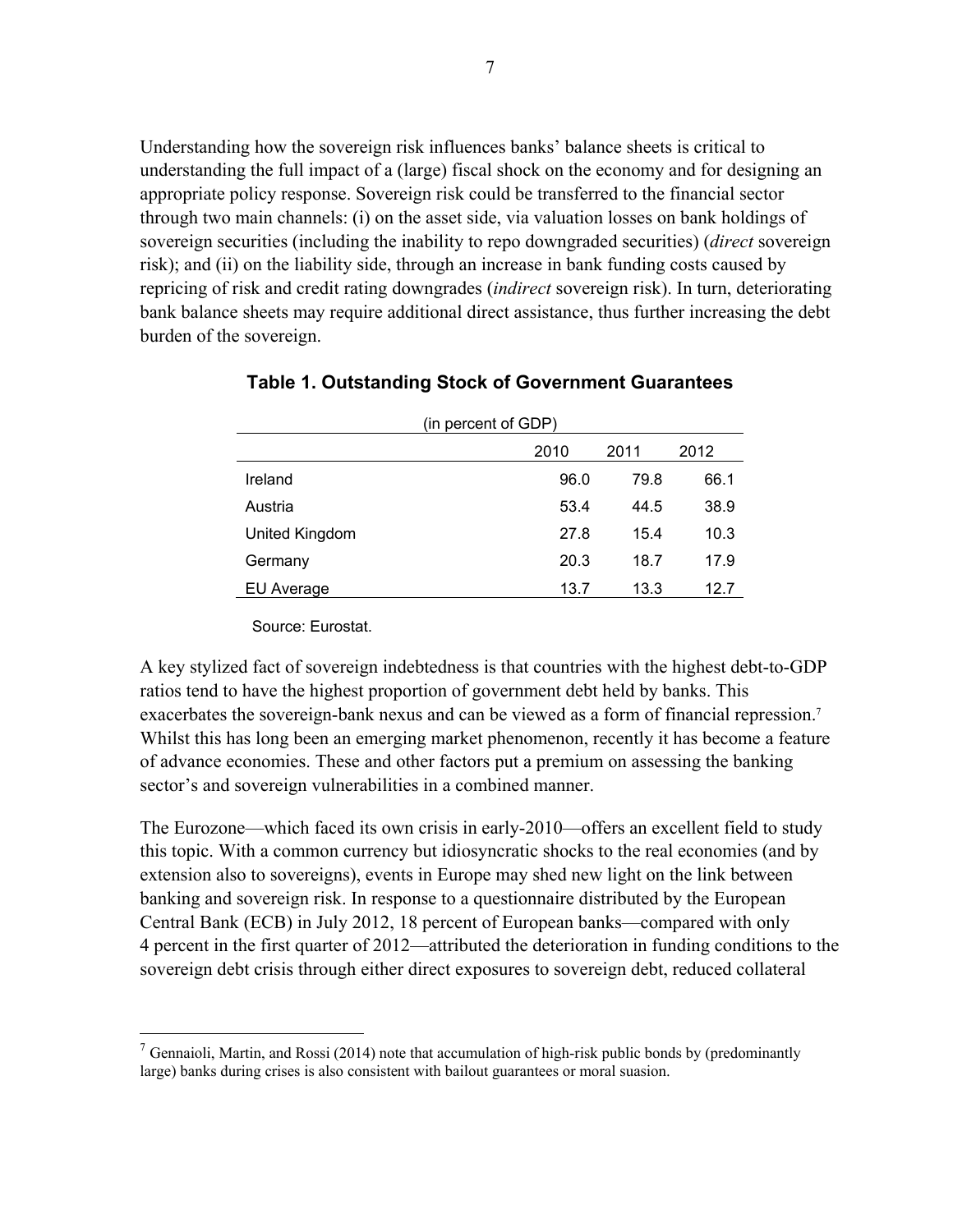value of government bonds, or other effects (ECB, 2012; Box 2).<sup>8</sup> The paper zooms in on the link between the sovereign risk and liability side of the individual banks' balance sheet in 29 European countries during 2006–11. The bulk of the research was conducted in the height of the crisis (in 2012 and 2013) using bank-level data that were available at that time (through end-2011). This timing also broadly coincided with a more active role played by the ECB in supporting the crisis-stricken Eurozone countries and may therefore warrant a separate treatment.

The main question asked in the paper is how sovereign risk affects the willingness of depositors to maintain deposits in a particular bank (rather than withdraw) given heightened sovereign risk conditions in their respective jurisdictions. Using a bank-level indicator that controls for endogeneity between sovereigns and banks, we expect *ceteris paribus* consumer deposits to be negatively affected by a bank's perceived exposure to sovereign risk. The remainder of the paper is structured in the following way. Section II offers a brief survey of the relevant literature. Section III discusses the main features of the econometric model, data, and empirical estimates. Finally, Section IV concludes.

### **II. LITERATURE REVIEW**

Market discipline can be seen as the ability of stakeholders of a bank—bank depositors, bond holders, and shareholders—to influence the behavior of the bank. In certain institutional frameworks, stakeholders will perform (costly) monitoring of bank activity to protect their interests and their reaction may provide useful signal to banking supervisors and the markets about riskiness of the bank.

A large number of papers found support for the link between the riskiness of banks and depositors' actions. Confronted with higher risk, the depositors may—as the hypothesis goes—withdraw their deposits or demand higher interest rate on their holdings. Park and Peristiani (1998) used data on U.S. thrifts between 1987 and 1991 and found that riskier thrifts faced declining deposits and had to pay higher interest rates to retain them. Similar results were obtained by Goldberg and Hudgins (2002) using a larger time frame. In developing countries, Martinez Peria and Schmukler (2001) used data from Argentina, Chile, and Mexico to show that depositors punished high-risk banks by requiring higher interest rates or reducing their exposure to them.

Other studies analyzed the behavior of bondholders (especially of subordinated debt holders) in response to banks' risk-taking. An early survey of empirical literature argues in favor of the existence of market discipline for large, traded U.S. financial institutions (Flannery, 1998). Using data from 1993–98, Morgan and Stiroh (2001) found that banks with higher risk levels face higher bond spreads. Similar results on the effectiveness of subordinated debt

<sup>&</sup>lt;sup>8</sup> The same effect was reported to have abated slightly in some segments in the first quarter of 2013 (ECB, 2013), as the sovereign crisis was contained.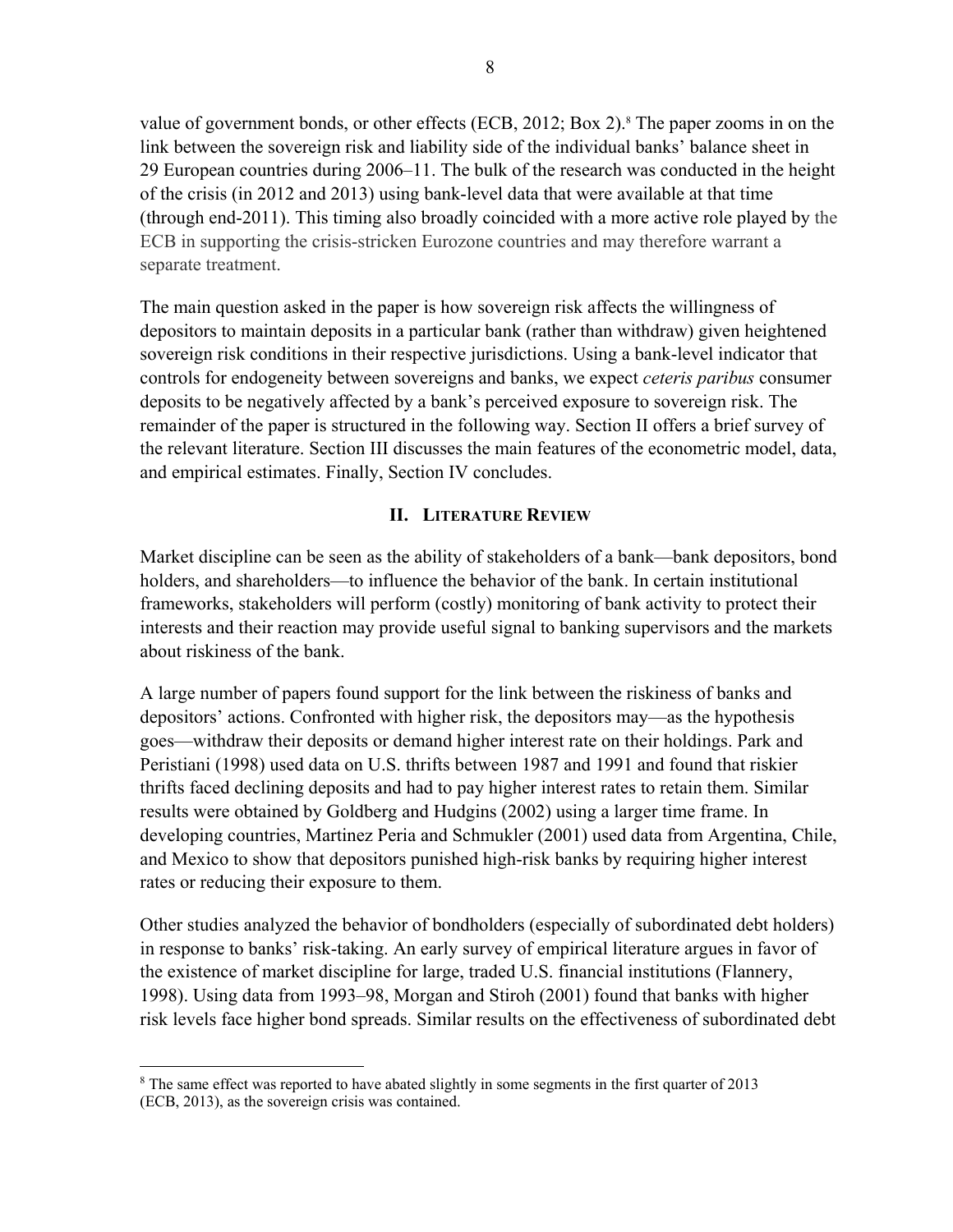providing information on the issuing banks' financial conditions were presented by Jagtiani and Lemiex (2001) and DeYoung *et al.* (2001). Evanoff, Jagtiani, and Nakata (2011) survey the literature on the role of subordinated debt on market discipline and argue that a mandatory sub-debt program may significantly improve market discipline.

Market discipline can be a useful tool for bank supervision confronted with increasingly complex bank organizations and higher costs. Bernanke (2007) proposed a hybrid approach to keep banking system safe, by combining the regulatory oversight of the industry with market discipline. Kwan (2002) and Krainer and Lopez (2002) uses stock market data to measure the bank's level of risk. They argue in favor of using stock data to study market discipline and suggest that doing so may improve the quality of bank supervision.

Studies also looked at the role of deposit insurance on market discipline. Demirgüç-Kunt and Huizinga (2004) used data for 30 developed and developing countries between 1990 and 1997 to show that deposit insurance affects make interest rates for deposits less sensitive to bank's risk. A cross-country study by Nier and Baumann (2006) on 729 banks from 32 countries found that implicit government guarantees weakens market discipline while the significant use of uninsured funds and more informational disclosure from banks strengthened market discipline. For the current study, we do not control for deposit insurance because of: (1) relatively minor difference in deposit insurance coverage across countries in Europe and (2) relative ineffectiveness of deposit insurance in a systemic crisis.

A number of recent papers analyze the impact of holding of sovereign debt on bank performance in the context of European sovereign debt crisis. Angeloni and Wolff (2012) find that banks' stock market performance was affected by exposure to Greek debt holdings (July to October 2011) or Italian and Irish sovereign debt (October to December 2011) while holding Spanish sovereign debt had less of an impact. Acharya *et al.* (2014) use the holdings of sovereign debt by banks to build a measure of banks dependence of stressed euro-area economies. They find that banks with high dependence on those economies reduce the volume of loans to the firms, therefore negatively affecting their employment growth, level of investment and sale growth. Similarly, Popov and van Horen (2013) show that European bank's holdings of impaired foreign sovereign debt has impacted their lending.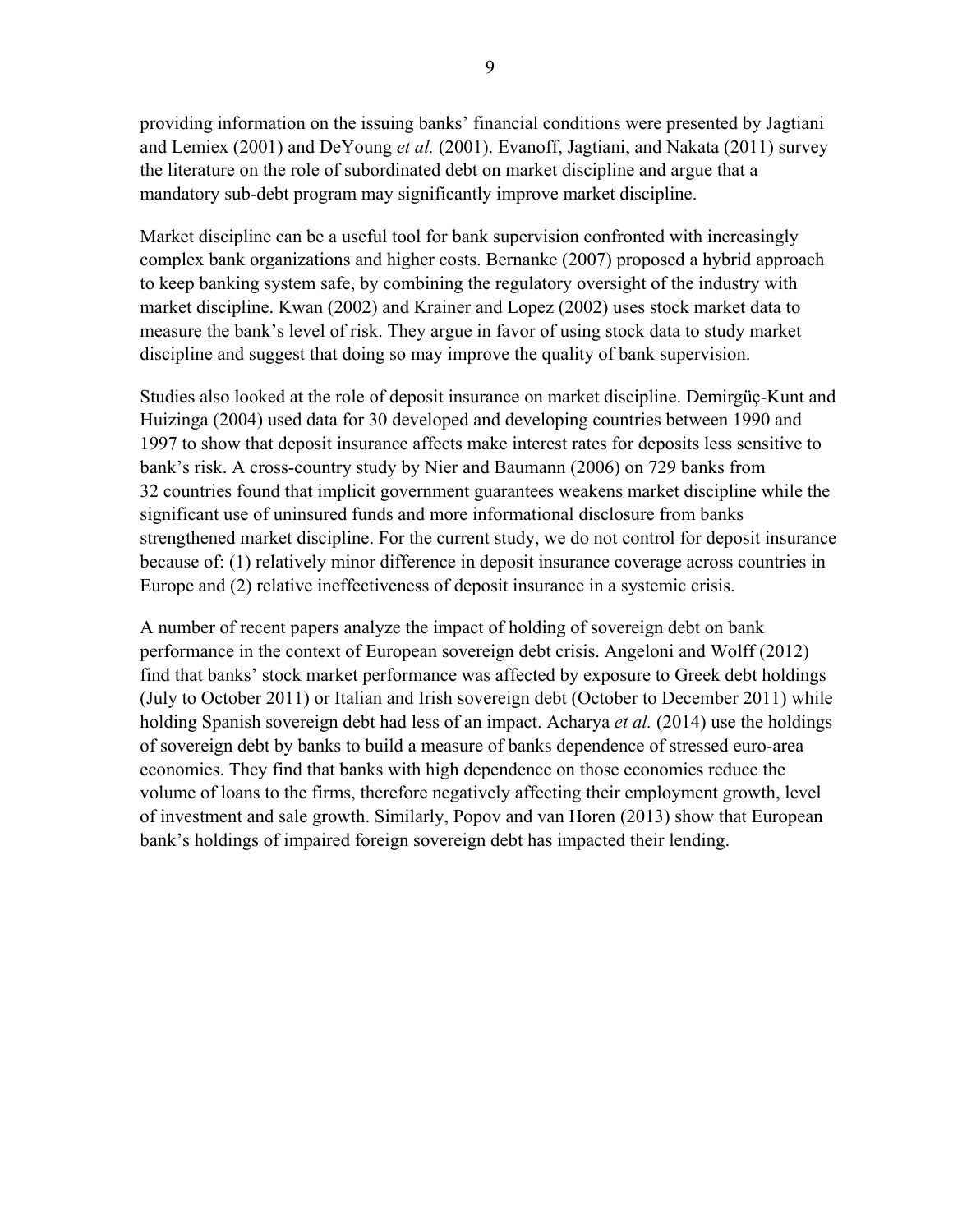#### **III. EMPIRICAL ESTIMATION**

#### **A. Modeling and Measurement**

Consistent with the market discipline literature, we employ the following reduced-form equation to assess whether sovereign risk has implications for banks' deposits:

 $\triangle Deposits_{i,j,t} = \beta_1 \cdot Performance_{i,j,t} + \beta_2 \cdot SovereignRisk_{i,j,t} + \beta_3 \cdot Controls_{i,j,t} + \varepsilon_{i,j,t}$  (1)

where,  $\triangle Deposits$ <sub>*i,j,t*</sub> is change in deposits in the bank *i* operating in country *j* between two periods (*t* and *t-1*), *Performance*<sub>*i*, *j* a composite measure of bank performance (see below),</sub> *SovereignRisk*<sub>*i*, *j* is a measure of bank's exposure to sovereign risk, and *Controls*<sub>*i*, *j* is a vector</sub></sub> of bank- and country-specific control variables (market share, unemployment, and inflation).

Conventional measures of sovereign risk are imperfect and do not cover elements discussed earlier. The closest proxy used in the literature is the holdings of sovereign treasury securities. However, this measure has a drawback in that it measures the net as opposed to the gross effect of sovereign holdings. The latter also offers liquidity services to banks (and its stakeholders) and should therefore, in principle, be viewed as positive. Practically, however, netting out this effect would be very difficult. Furthermore, most data services do not provide disaggregated data on by-country holdings of banks' sovereign portfolios. Lumping together holdings of all (i.e., own and other countries') government securities will mask the relative riskiness of the underlying sovereigns and may bias the results. However, the most important constraint in this case (i.e., when the behavior of depositors is being studied) is that most depositors are not very sophisticated and do not have access to data on banks' holdings of sovereign securities and, by extension, also of their sovereign risk exposure.

We experiment with an innovative proxy for sovereign risk. We use Factiva news service which collects information from 32,000 news and information sources in 28 languages from nearly every country in the world—to construct a measure of (perception of) sovereign risk. The underlying assumption for doing so is that mainstream media reports about banks and their conditions are more readily available to depositors than bank-specific financial data.<sup>9</sup> We further assume that the frequency of media references about a particular subject is correlated with how deep/serious/widespread the subject matter is.

With this in mind, we used Factiva archive search engine to count the number of times that the terms "sovereign risk" or "government debt" were used in the same news article with the

<sup>&</sup>lt;sup>9</sup> Di Cesare *et al.* (2012) use Google search engine to measure the frequency of searches for the terms "euro" break-up" as a proxy for the concern about a possible break-up of the euro area.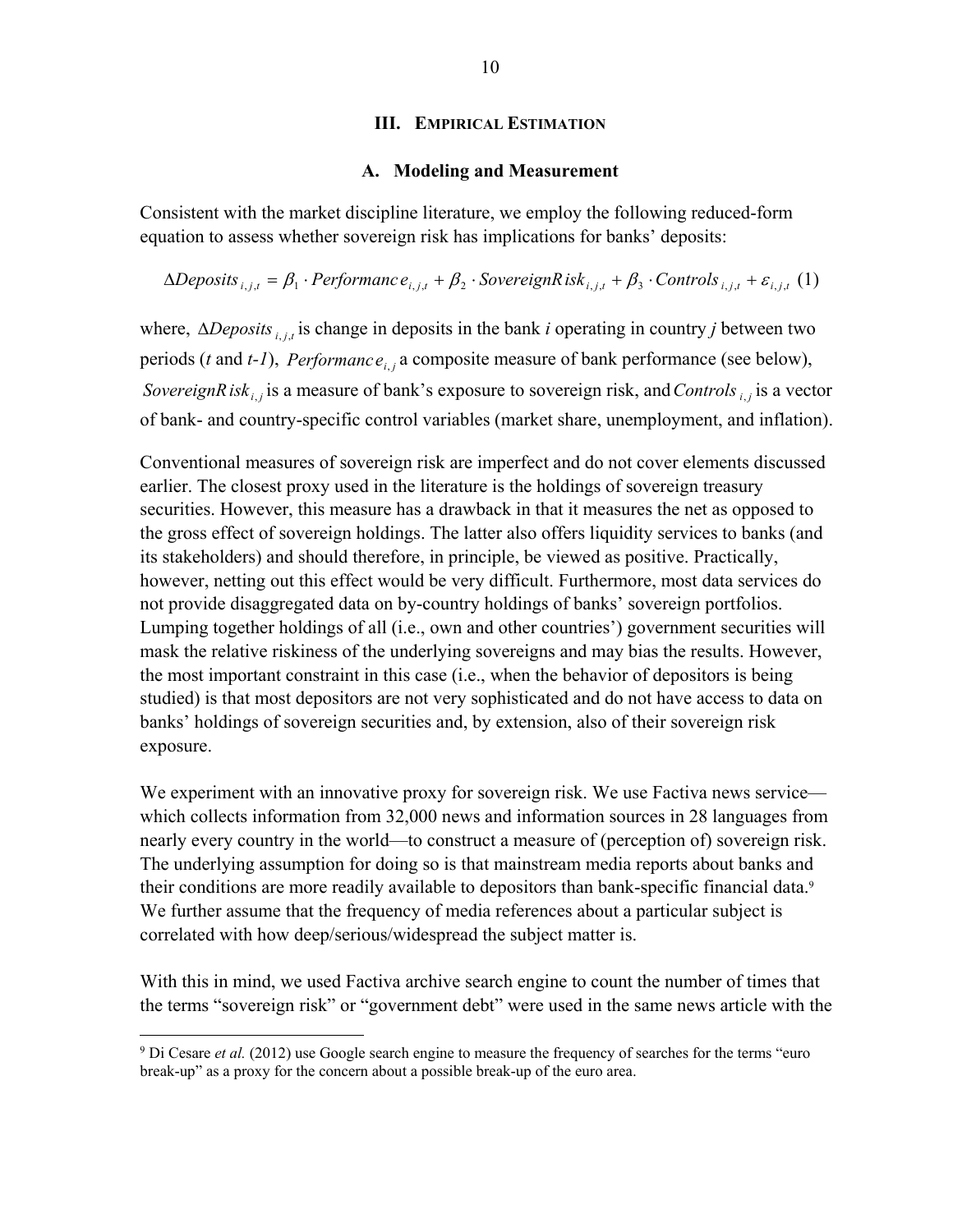name of the bank in question in each country every year.10 For example, the notation *Factiva*<sub>2,5,2010</sub> = 478 would mean that there have been 478 articles in media outlets assembled by Factiva in 2010 from the fifth country that has terms of "sovereign risk" or "government debt" mentioned together with the name of bank No. 2 in the same article. To eliminate the cross-country differences between Factiva's reporting services, we constructed a measure of deviation from a country's average at a given period of time as follows:

SovereignRisk<sub>i,j,t</sub> = Factiva<sub>i,j,t</sub> - 
$$
\overline{Factiva_{j,t}}
$$
 (2)

where  $\overline{Factiva_{ij}}$  is the average of *Factiva* indicators for a country *j* in year *t*. The annual bank-level financial data used in the estimation cover 2006–11 and come from Bankscope. The statistical properties of variables used in the regression analysis are reported in Table 2.

|                                          |       | Standard  |          |         |
|------------------------------------------|-------|-----------|----------|---------|
| No. of observations $= 957$              | Mean  | Deviation | Minimum  | Maximum |
| Change in deposits, million euros        | 1.84  | 15.53     | -62.58   | 87.39   |
| Performance (DEA), a [0, 1] index        | 0.60  | 0.15      | 0.28     | 0.89    |
| Inflation, percent                       | 2.95  | 2.29      | $-1.09$  | 12.35   |
| Sovereign risk (Factiva, demeaned) count | 11.57 | 75.46     | $-71.00$ | 483.31  |
| Market share, ratio                      | 0.11  | 0.14      | 0.0001   | 0.65    |
| Unemployment, percent                    | 8.79  | 4.13      | 3.20     | 21.60   |

#### **Table 2. Summary of Sample Statistics**

#### **B. Baseline Regression Results**

To reduce the potential endogeneity between deposits and bank performance in equation 1, we used Data Envelopment Analysis (DEA) methodology. The methodology allows to produce [0, 1] measures of *composite* bank efficiency/performance (i.e., not just profits) relative to sample peers, based on a set of indicators—inputs and outputs to bank's operation, consistent with services provided by banks—which, in this case, excludes. Appendix 1 explains the DEA methodology and input/output variables used in estimation. The use of bank-specific DEA indices is akin to a two-stage approach aimed at reducing the endogeneity between performance and dependent variable.

DEA methodology has been used extensively in studies of the banking industry in developed market economies, but also in other industries where a comparison of decision-making units with their most efficient ones (those on the frontier) is required. The conventional DEA scores are subsequently corrected for efficiency bias following the methodology proposed in Simar and Wilson (1998, 2000) and reported across countries and time in Appendix II. The

 $10$  In addition to English, we used translations of these terms into the countries' national languages.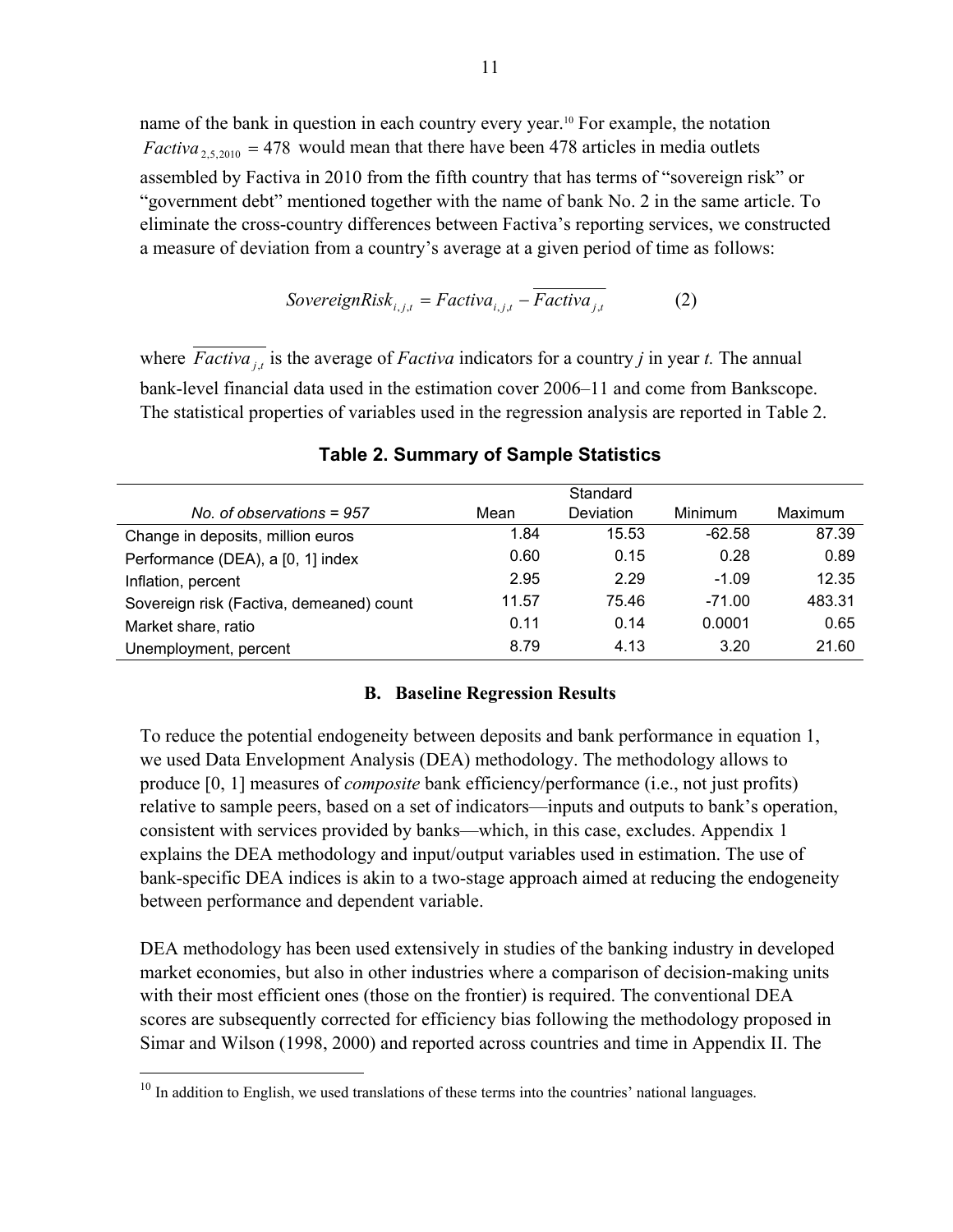relative ranking of countries is largely consistent with the level of efficiency of banks in those countries.

Table 3 (first and second columns) contains the results of the baseline fixed effects regression version of Equation 1.11 The results are broadly supportive of the hypothesis. In almost all specifications, the perceived sovereign risk has a negative and significant impact on the growth of deposits. More news on a bank's exposure to sovereign risk prompts the depositors to reduce their deposits *ceteris paribus*.

Second, the regression results also show that the growth of consumer deposits is positively affected by the efficiency of banks. Depositors reward more efficient banks by increasing their exposure to them. This outcome is consistent with most of the market discipline literature.

Third, that macroeconomic conditions (proxied by contemporaneous inflation and unemployment) do not seem to have direct impact on bank deposit growth. (They may, however, have indirect impact via sovereign risk and bank's efficiency indexes through an impact on nonperforming loans and profitability.) The result on unemployment is surprising, since one would expect agents to respond to worsening economic conditions in a manner consistent with consumption-smoothing motives by reducing deposits.12

Fourth, the banks' market share (in their own jurisdictions) has the right sign but is not statistically significant.13 With efficiency considerations stemming from scale having already been captured by the DEA scores, market share is likely to be a proxy for the "too big to fail" effect. If so—as conjectured above—it would seem that depositors do not attach much value to the implicit guarantee of the government (to bail out the large banks) amid heightened sovereign vulnerabilities.<sup>14</sup> It could also be that some banks have already reached a size that makes them "too big to save," which will have the opposite effect on risk perception and pricing. Overall, this outcome is inconsistent with Völz and Wedow (2009), who found evidence of (a minor) "too big to fail" effect for bank CDS in Europe, and IMF (2014;

 $11$  Using fixed effects specification helps control for unobserved characteristics.

<sup>&</sup>lt;sup>12</sup> However, one reason behind this outcome could be due to consumers responding to expected future values of inflation and unemployment as opposed to contemporaneous ones.

<sup>&</sup>lt;sup>13</sup> We used the size of assets as a measure of scale, but it proved insignificant, perhaps emphasizing the need to control for banks' relative size in the economy and not its absolute size among its peers across countries.

<sup>&</sup>lt;sup>14</sup> We also ran the regressions using interaction between the market share variable and a crisis dummy (results not reported). While there was some indication that the "too big to fail" effect declined in 2010–11, the results were not significant.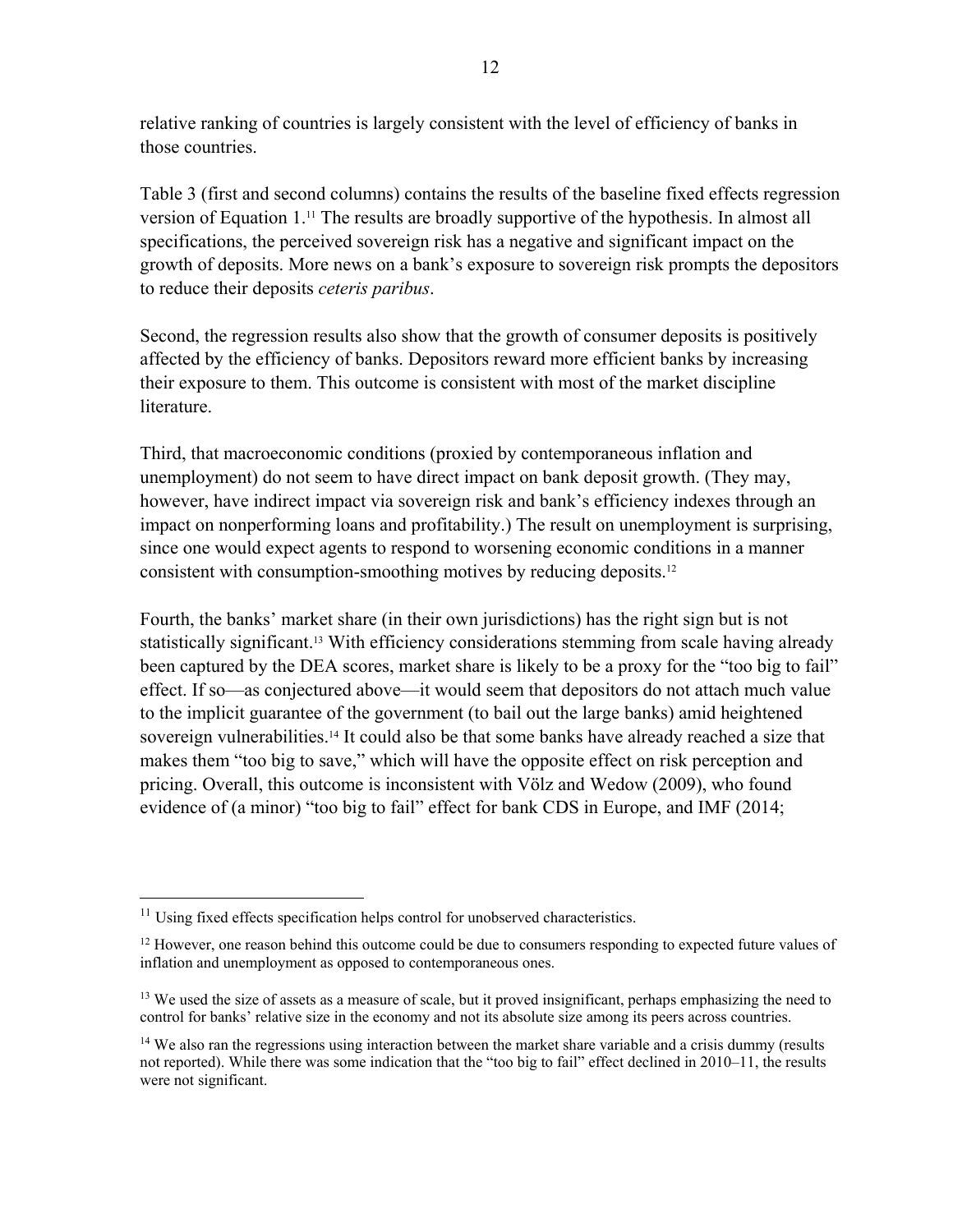Figure 3.8), which reports a (slight) decline in implicit "too big to fail" subsidies to Euro area banks during 2006–11.15

To gauge the role of various indicators in the bank's ability to collect deposits *before* the crisis compared to *during* the crisis period, we estimated the regressions for two time periods: 2006–09 and 2010–11 (Table 3, columns 3 and 4). The results reveal some interesting difference across the two periods. Specifically, the results show that *before* the crisis: (1) performance was positive and significantly related to deposit growth; (2) while sovereign risk was not seen as an important factor, the rate of inflation also was positively and significantly related to deposit growth. In contrast, in the two years during the crisis: (1) the impact of bank performance on deposits vanishes; (2) perception of sovereign exposure/risk becomes an important (negative) predictor of deposit behavior;<sup>16</sup> and (3) inflation no longer matters.

Finally, we account for potential non-linearity in the impact of sovereign risk on depositor behavior by controlling for degree of exposure to sovereign-related news. To this end, we constructed the variable *Dummy75pc*, which takes value of 1 if *Sovereign Risk* is in the upper quartile of its distribution for a given country and year and 0 otherwise. The regressions, where *Dummy75pc* is interacted with *Sovereign Risk*, are presented in column 5 of Table 3. The results suggest that banks that are seen as strongly exposed to sovereign-related developments may be at a higher risk of losing deposits.

Running the regressions *before* and *during* crisis (columns 6 and 7, respectively) reveals interesting differences. *Before* crisis, irrespective of the amount of sovereign-related news (i.e., whether in the first three quantiles or the fourth quantile), the latter is associated with deposit accumulation. This could be due to the fact that in tranquil times any news of a bank's association with sovereign might be interpreted as a positive rather than a negative sign. This effect practically disappears *during* the crisis for those in the first three quantiles (coefficient is statistically zero) and becomes negative for the banks in the fourth quantile of sovereign news distribution (coefficient equals -0.137 and is statistically significant).

<sup>&</sup>lt;sup>15</sup> Similarly, in the context of the United States, Ötker *et al.* (2011) showed that the cost advantange of large banks becomes visible only after the crisis.

<sup>16</sup> CGFS (2011) finds a similar pattern for the impact of sovereign risk on bank's bond spread in the time of crisis and before the crisis.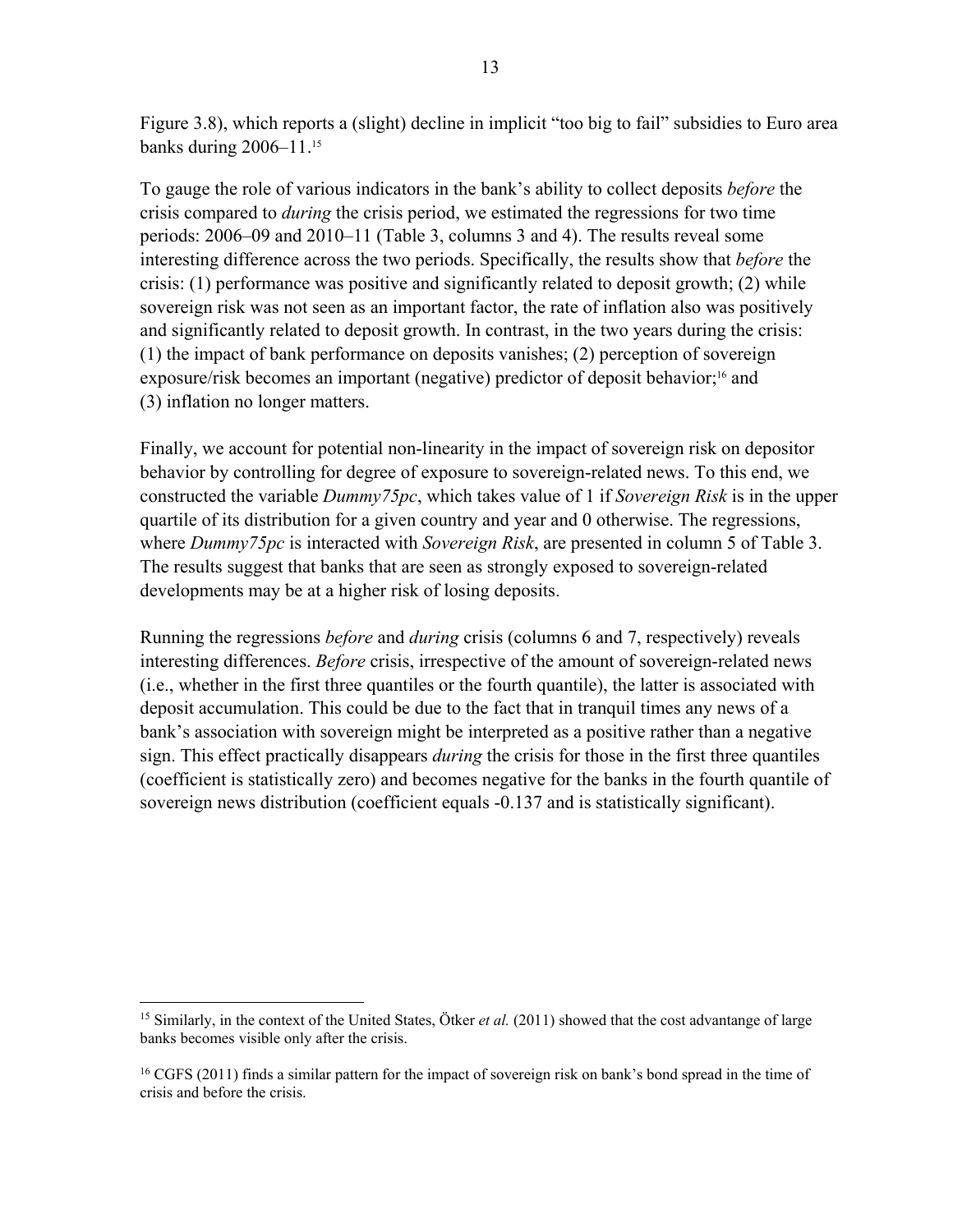|                                      |             |             | Table 3. Fixed Effects Regressions, 2006-11      |             |             |              |            |              |
|--------------------------------------|-------------|-------------|--------------------------------------------------|-------------|-------------|--------------|------------|--------------|
|                                      |             |             | (Dependent Variable: Change in Nominal Deposits) |             |             |              |            |              |
|                                      | (1)         | (2)         | (3)                                              | (4)         | (5)         | (6)          | (7)        |              |
|                                      | 2006-11     | 2006-11     | 2006-09                                          | 2010-11     | 2006-11     | 2006-09      | 2010-11    |              |
| Performance (DEA)                    | 13.699***   | 13.555***   | 22.038***                                        | $-0.545$    | 13.283***   | 21.222***    | $-1.109$   |              |
|                                      | [3.052]     | [3.038]     | [3.034]                                          | $[-0.133]$  | [3.026]     | [3.012]      | $[-0.279]$ |              |
| Sovereign Risk (Factiva)             | $-0.031**$  | $-0.031**$  | $-0.006$                                         | $-0.031***$ | $0.109***$  | $0.220*$     | 0.093      |              |
|                                      | $[-2.413]$  | $[-2.409]$  | $[-0.137]$                                       | $[-2.934]$  | [3.090]     | [1.774]      | [1.597]    |              |
| Sovereign Risk (Factiva) x Dummy75pc |             |             |                                                  |             | $-0.153***$ | $-0.238$     | $-0.137**$ |              |
|                                      |             |             |                                                  |             | $[-3.355]$  | $[-1.550]$   | $[-2.041]$ |              |
| Inflation                            | 0.104       | $-0.019$    | 1.689***                                         | 0.478       | 0.27        | $1.673***$   | 0.258      |              |
|                                      | [0.421]     | $[-0.0591]$ | [2.800]                                          | [0.535]     | [0.792]     | [2.790]      | [0.286]    |              |
| Unemployment                         |             | $-0.18$     | 0.455                                            | $-0.311$    | 0.031       | 0.541        | $-0.376$   |              |
|                                      |             | $[-0.617]$  | [0.973]                                          | $[-0.339]$  | [0.0982]    | [1.140]      | $[-0.405]$ | $\mathbf{4}$ |
| Market Share                         | 11.399      | 11.501      | 15.400                                           | 5.041       | 11.387      | 15.457       | 4.968      |              |
|                                      | [1.574]     | [1.588]     | [1.537]                                          | [0.522]     | [1.587]     | [1.550]      | [0.516]    |              |
| Annual dummies                       | Yes         | Yes         | Yes                                              | Yes         | Yes         | Yes          | Yes        |              |
| Constant                             | $-8.021***$ | $-7.084**$  | $-22.718***$                                     | 2.404       | $-8.370***$ | $-21.791***$ | 5.276      |              |
|                                      | $[-2.830]$  | $[-2.298]$  | $[-4.892]$                                       | [0.343]     | $[-2.583]$  | $[-4.785]$   | [0.758]    |              |
| No. of observations                  | 957         | 957         | 575                                              | 382         | 957         | 575          | 382        |              |
| R-squared                            | 0.117       | 0.117       | 0.162                                            | 0.149       | 0.127       | 0.166        | 0.164      |              |

Note: \*\*\*  $p<0.01$ , \*\*  $p<0.05$ , \*  $p<0.1$ . Number of countries is 29.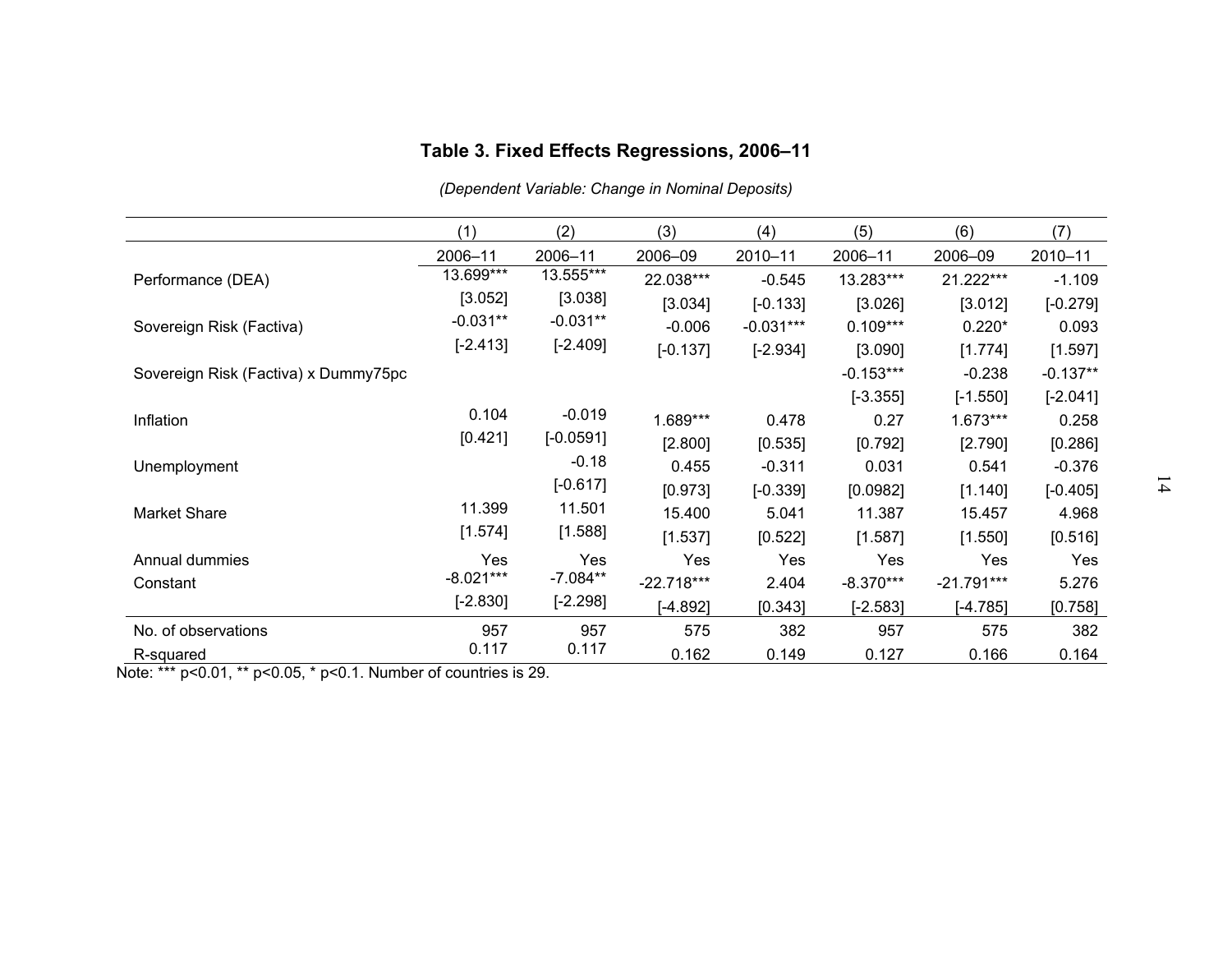#### **C. Robustness Tests**

To test for the robustness of the baseline results, we estimated many alternative specifications. First of all, we replaced DEA indicator with a more conventional measure of bank performance, Return on Equity (ROE). The results (reported in columns 2–4 of Table 4) are largely consistent with the baseline specification.17 In contract with the baseline regressions, however, the regression with ROE suggests the presence of a "too large to fail" effect: the coefficient on market share on change in deposits is positive and statistically significant.

Second, we reintroduced the country component in the Factiva variable (instead of taking it out per Equation 2). Doing so does not materially change the results (reported in columns 5–7 of Table 4).

Finally, we used data from Bank for International Settlements to control for exposure of the countries' banking sector to various country groupings, such as, the United States, core Eurozone, peripheral Eurozone, emerging Europe, and non-Eurozone Advanced Europe (see Appendix III for the country classifications). The results (reported in final column of Table 4) do not change much.<sup>18</sup> Interestingly, depositors distinguish between their banking sector's exposures to the country groupings.<sup>19</sup> While the coefficients on variables measuring exposure to sovereigns in the EZ "Periphery," Emerging Europe, and the United States are all negative, only the coefficient on Emerging Europe is significant, perhaps suggesting an ordering of sorts between the country groupings where the Emerging Europe would be seen as the riskiest and Core Eurozone as well as Non-Eurozone Advanced Europe groupings are seen by the depositors as the least risky.

<sup>&</sup>lt;sup>17</sup> Results with Return on Assets (instead of DEA) are nearly identical and available from the authors upon request.

<sup>&</sup>lt;sup>18</sup> Adding country-specific interest rates (regressions not reported) did not change much, potentially because that information is likely to be contained in our measure of sovereign risk.

<sup>&</sup>lt;sup>19</sup> The additional variables (i.e., country groupings) in the last column are the nominal values of the home country banking sector's exposure to the sovereigns in those country groupings.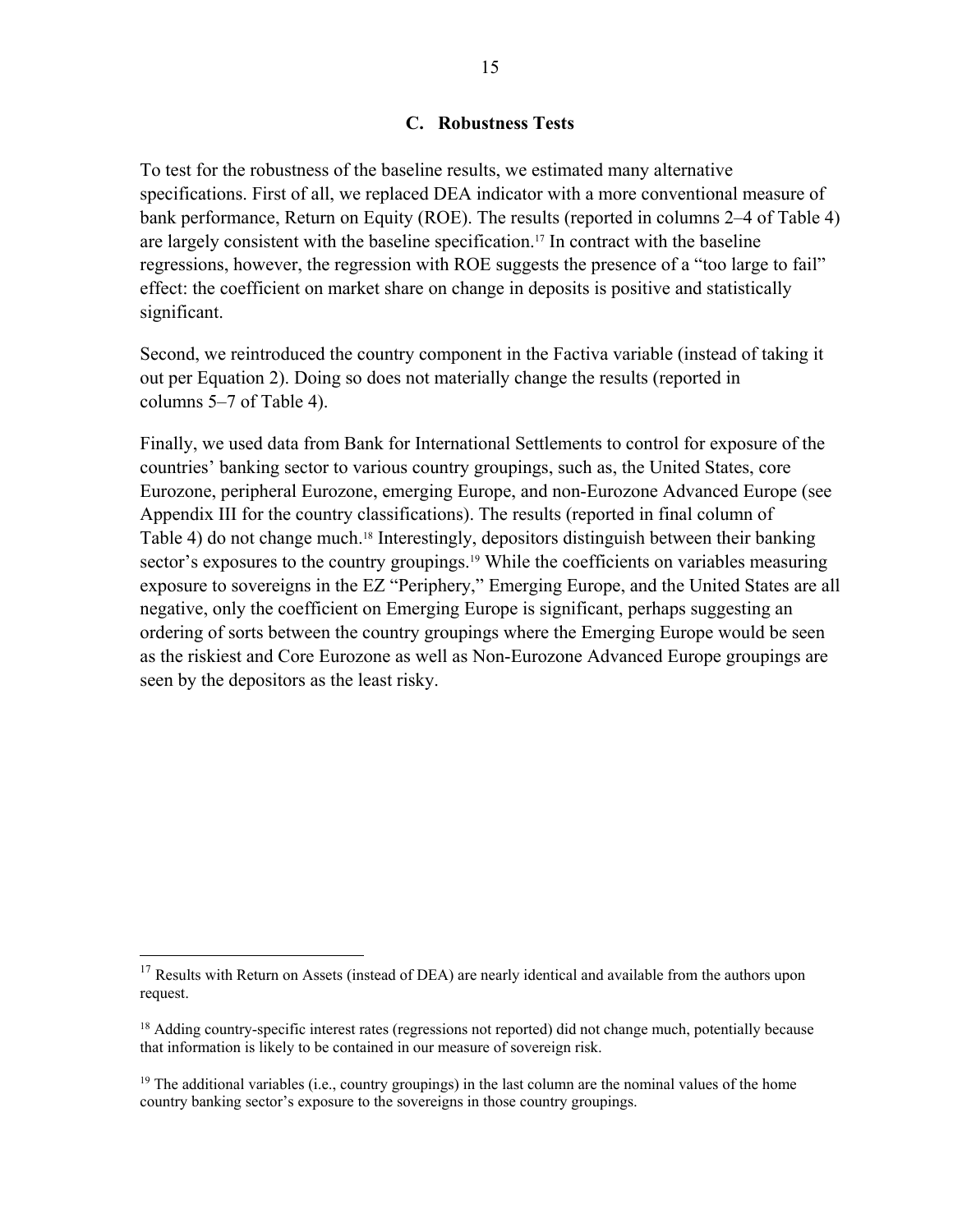|                                   |                    |             | <b>Table 4. Robustness Tests</b> |             |             |             |             |                |          |
|-----------------------------------|--------------------|-------------|----------------------------------|-------------|-------------|-------------|-------------|----------------|----------|
|                                   | Baseline (2006-11) | 2006-09     | 2010-11                          | 2006-11     | 2006-09     | 2010-11     | 2006-11     | 2006-11        |          |
| Performance (DEA)                 | 13.555***          |             |                                  |             | 21.94***    | $-0.433$    | 13.726***   | 21.083***      |          |
|                                   | [3.038]            |             |                                  |             |             | $[-0.105]$  |             |                |          |
| Performance (ROE)                 |                    | $0.102**$   | $0.055**$                        | $0.085***$  | [3.018]     |             | [3.077]     | [2.976]        |          |
|                                   |                    | [2.326]     | [2.392]                          | [3.473]     |             |             |             |                |          |
| Sovereign Risk (demeaned Factiva) | $-0.031**$         | 0.004       | $-0.030***$                      | $-0.027**$  |             |             |             | $-0.037***$    |          |
|                                   | $[-2.409]$         | [0.0977]    | $[-2.845]$                       | $[-2.150]$  |             |             |             | $[-2.825]$     |          |
| Sovereign Risk (level of Factiva) |                    |             |                                  |             | $-0.003$    | $-0.033***$ | $-0.033***$ |                |          |
|                                   |                    |             |                                  |             | $[-0.080]$  | $[-3.035]$  | $[-2.593]$  |                |          |
| Inflation                         | $-0.019$           | 1.568***    | 0.288                            | $-0.017$    | 1.688***    | 0.438       | 0.123       | 2.878**        |          |
|                                   | $[-0.0591]$        | [2.694]     | [0.338]                          | $[-0.0565]$ | [2.802]     | [0.496]     | [0.383]     | [2.048]        |          |
| Market Share                      | $-0.18$            | 23.932**    | 3.589                            | 16.129**    | 15.122      | 5.305       | 11.822      | 20.911         |          |
|                                   | $[-0.617]$         | [2.381]     | [0.372]                          | [2.214]     | [1.502]     | [0.549]     | [1.626]     | [1.614]        |          |
| Unemployment                      | 11.501             | 651.6       | $-26.57$                         | $-13.82$    | 0.457       | $-0.251$    | $-0.068$    | $-0.130$       |          |
|                                   | [1.588]            | [1.309]     | $[-0.0284]$                      | $[-0.0456]$ | [0.967]     | $[-0.274]$  | $[-0.229]$  | $[-0.254]$     |          |
| <b>United States</b>              |                    |             |                                  |             |             |             |             | $-2.08E + 05$  |          |
|                                   |                    |             |                                  |             |             |             |             | $[-0.908]$     | $\sigma$ |
| <b>Emerging Europe</b>            |                    |             |                                  |             |             |             |             | $-3.9e+05**$   |          |
|                                   |                    |             |                                  |             |             |             |             | $[-2.320]$     |          |
| Non-EZ Advanced Europe            |                    |             |                                  |             |             |             |             | 2.05E+05       |          |
|                                   |                    |             |                                  |             |             |             |             | [0.765]        |          |
| Core EZ                           |                    |             |                                  |             |             |             |             | $-8.24E+03$    |          |
|                                   |                    |             |                                  |             |             |             |             |                |          |
|                                   |                    |             |                                  |             |             |             |             | $[-0.0883]$    |          |
| EZ "Periphery"                    |                    |             |                                  |             |             |             |             | 1.71E+05       |          |
|                                   | Yes                | Yes         | Yes                              | Yes         | Yes         |             | Yes         | [0.489]<br>Yes |          |
|                                   | $-7.084**$         | $-11.46***$ |                                  |             | $-22.70***$ | Yes         |             |                |          |
| Constant                          | $[-2.298]$         |             | 1.850                            | $-0.956$    |             | 3.268       | $-7.809**$  | 32.100         |          |
|                                   | 957                | $[-2.621]$  | [0.326]                          | $[-0.345]$  | $[-4.860]$  | [0.565]     | $[-2.521]$  | [1.260]        |          |
| Observations                      |                    | 575         | 382                              | 957         | 575         | 382         | 957         | 533            |          |
| R-squared                         |                    | 0.154       | 0.156                            | 0.119       | 0.162       | 0.153       | 0.121       | 0.167          |          |

Note: \*\*\* p<0.01, \*\* p<0.05, \* p<0.1. With the exception of the last column (where number of countries is 14), the number of countries in all columns is 29.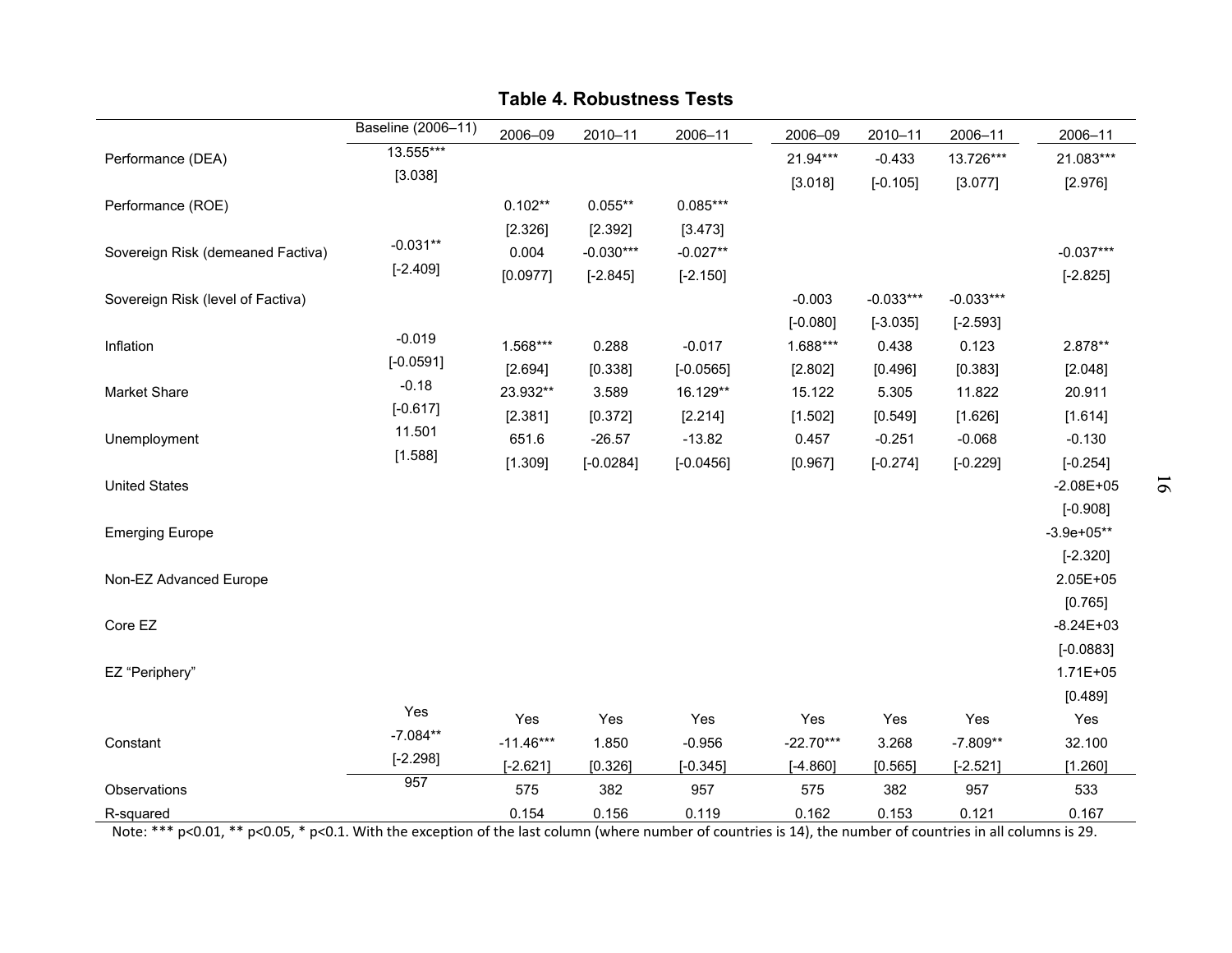#### **IV. CONCLUSION**

The main question posed in the paper was whether depositors punish the banks for carrying too much sovereign risk. Our estimates based on data from 29 European countries from 2006–11 showed that the exposure of the banking sector to sovereign risk negatively affected the growth of consumer deposits over and above the impact of macroeconomic conditions. We conclude that (excessive) exposure to sovereign risk may have contributed to deposit outflows in Europe in the aftermath of the crisis. However, this relationship is nonlinear. While all banks seem to benefit from holdings of the sovereign bonds during tranquil times, banks that are in the news *during* crisis more often are punished by the depositors during the crisis. We also find that depositors pay closer attention to banks' financial performance during tranquil times. During crisis times, the perceived risks become more important than financial performance in determining depositors' choices. Finally, with the exception of one specification, we found no evidence of "too big to fail" effects from the depositors' perspective.

These findings suggest caution in evaluating the outlook for banks in Europe, which are projected to remain highly indebted for years to come. While policy measures to weaken the link between sovereign risk and deposit contraction include fiscal tightening, liability management exercises (aimed at reducing short-run gross borrowing needs), and loss-sharing mechanisms, knowing the nature and strength of this link can nevertheless be helpful *inter alia* for better understanding the pressures faced by banks. New regulations, which could encourage banks to hold more government debt (e.g., for liquidity purposes), should be introduced with care and their (undesirable) impact should, if possible, be mitigated.

On the positive side, our results suggest that measures to improve bank efficiency may help boost depositor confidence and help stabilize deposits. In general, building sufficient buffers—both for banks (in the form of more capital and liquidity) and sovereigns (in the form of lower levels of debt and quasifiscal activity)—would be key to building resilience to fiscal and financial shocks and weakening the sovereign-bank nexus.

Finally, to the extent that the observed negative link between sovereign risk and ability to collect deposits limits the banks' ability to lend (as shown by Popov and van Horen (2013) and Acharya *et al.* (2014), among others), it strengthens the procyclical role played by the banks in the transmission of fiscal shocks in Europe. If so, this may call for a more explicit inclusion of banks in the traditional macro models to account for a full pass-through of the shocks to the real economy and to improve the accuracy of macroeconomic projections.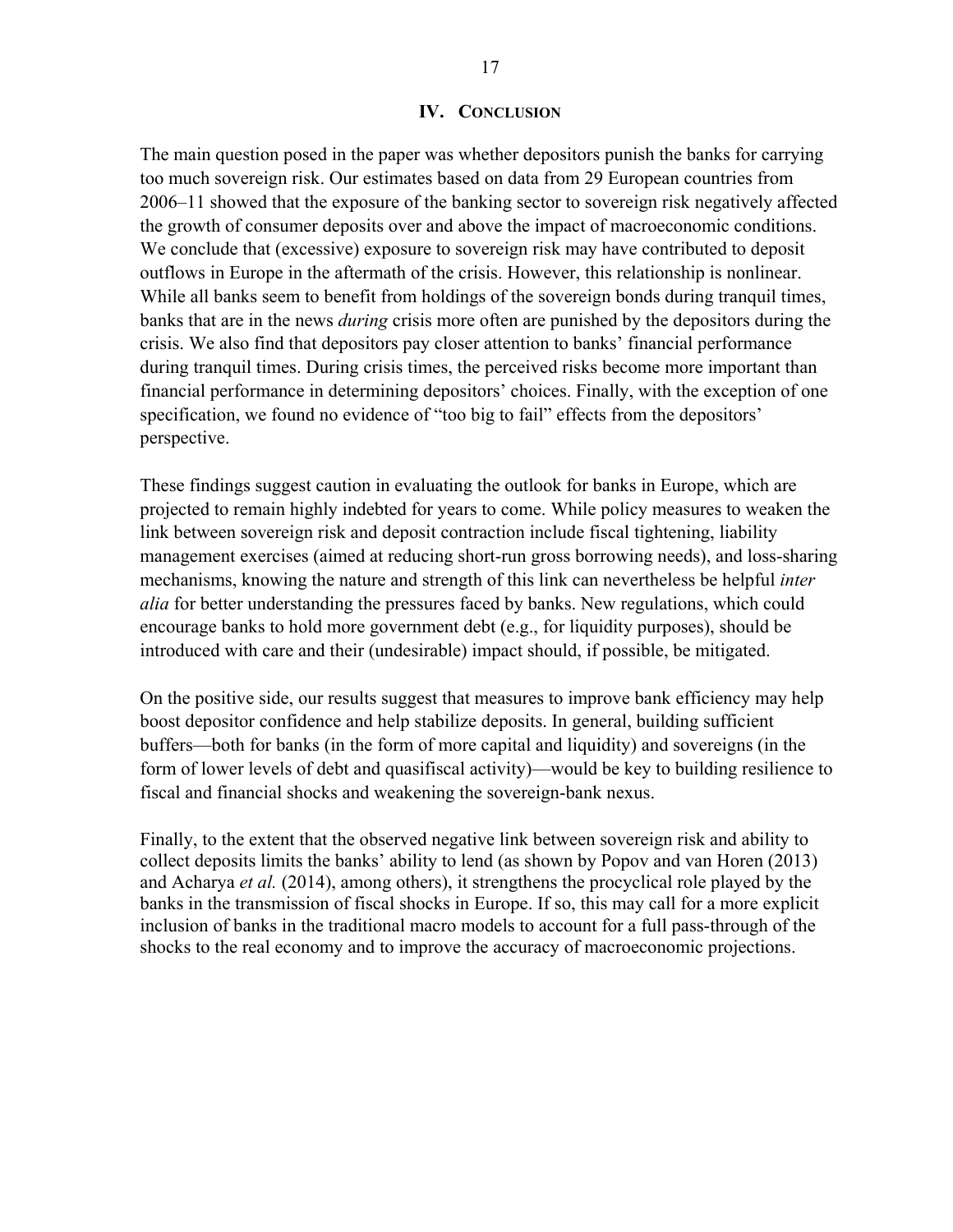#### **References**

Acharya, V. V., T. Eisert, C. Eufinger, and C. Hirsch (2014). "Real Effects of the Sovereign Debt Crisis in Europe: Evidence from Syndicated Loans." mimeo, March. Available via: http://www.csef.it/IMG/pdf/eisert.pdf

Angelini, P., G. Grande, and F. Panetta (2014). The negative feedback loop between banks and sovereigns. Bank of Italy Occasional Paper No. 213.

Angeloni, C., and G. Wolff, (2012). "Are Banks Affected by their Holdings of Government Debt?" Bruegel Working Paper, 07.

Banker, R.D., A. Charnes and W.W. Cooper (1984). "Some Models for Estimating Technical and Scale Inefficiencies in Data Envelopment Analysis". *Management Science* 30, pp. 1078–1092.

Berger A.N. and D.B. Humphrey (1997). "Efficiency of Financial Institutions: International Survey and Directions for Future Research". *European Journal of Operational Research* 98, No 2, pp. 175–212.

Bernanke, B. S. (2007). "FRB: Speech, Bernanke—Financial Regulation and the Invisible Hand—April 11, 2007." Federal Rerserve Board.

Committee on the Global Financial System (2011), "The Impact of Sovereign Credit Risk on Bank Funding Conditions," CGFS paper No. 43.

Cooper, W.W., L.M. Seiford and K. Tone (2000). "Data Envelopment Analysis", Kluwer Academic Publishers, Norwell, MA.

Demirgüç-Kunt, A., and H. Huizinga (2004). "Market Discipline and Deposit Insurance." *Journal of Monetary Economics* 51, no. 2, pp. 375–399.

Di Cesare, A., G. Grande, M. Manna, and M. Taboga (2012). "Recent Estimates of Sovereign Risk Premia for Euro-area Countries," Bank of Italy Occasional Paper No. 128.

DeYoung, R., M. Flannery, W. Lang, and S. Sorescu (2001). "The Information Content of Bank Exam Ratings and Subordinated Debt." *Journal of Money, Credit, and Banking* 33, pp. 900–925.

European Central Bank (2013). Monthly Bulletin, May. Available via: http://www.ecb.int/pub/pdf/mobu/mb201305en.pdf.

———, (2012). Monthly Bulletin, August. Available via: http://www.ecb.europa.eu/pub/pdf/mobu/mb201208en.pdf

Evanoff, D. D., J. A. Jagtiani, and T. Nakata (2011). "Enhancing Market Discipline in Banking: The Role of Subordinated Debt in Financial Regulatory Reform." *Journal of Economics and Business* 63, pp. 1–22.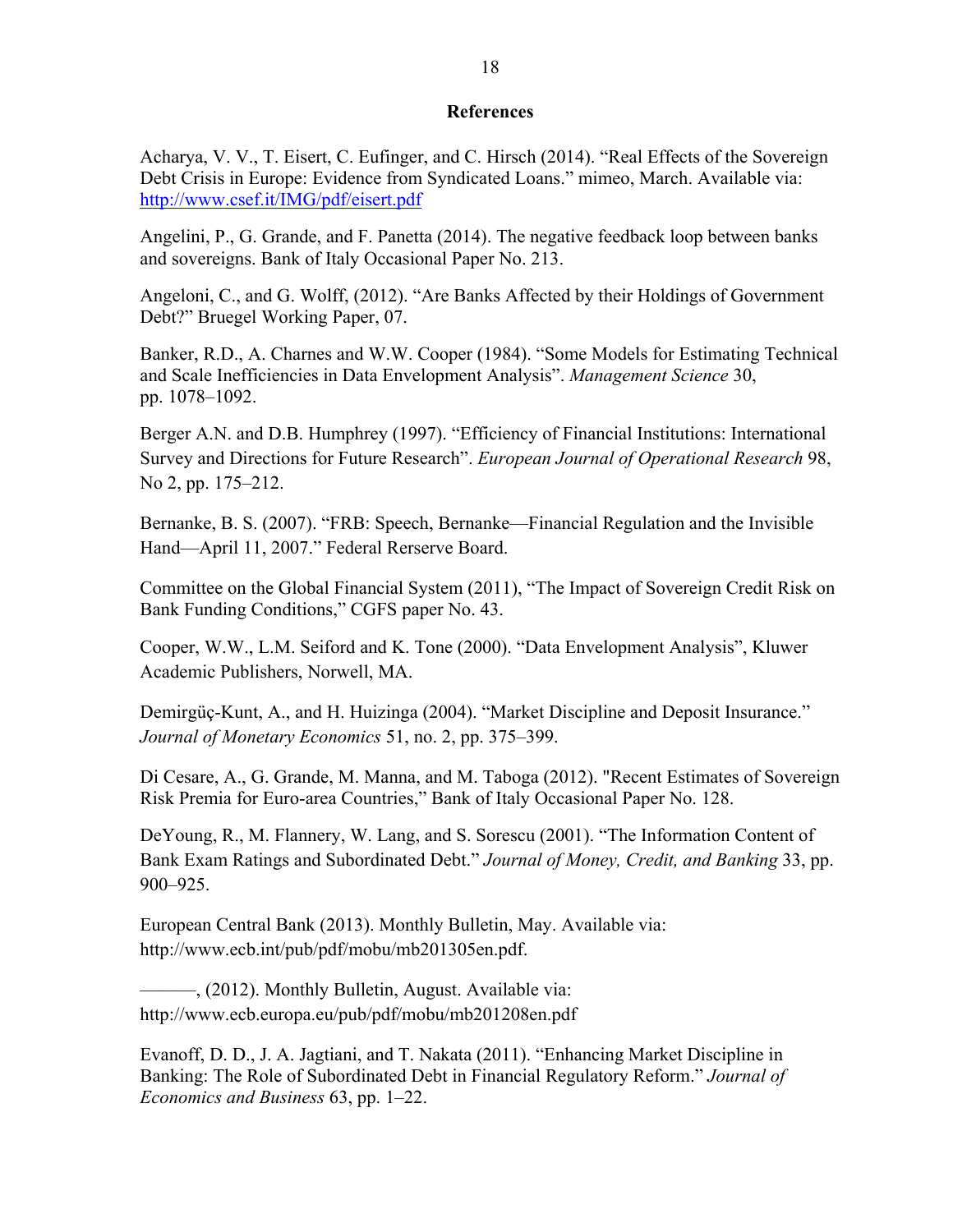Flannery, M. J. (2001). "The Faces of "Market Discipline"," *Journal of Financial Services Research* 20, pp.107–119.

Flannery, M. J. (1998). "Using Market Information in Prudential Bank Supervision: A Review of the U.S. Empirical Evidence."*Journal of Money, Credit and Banking* 30, no. 3, August, pp. 273–305.

Gennaioli, N., A. Martin, and S. Rossi (2014). "Banks, Government Bonds, and Default: What do the Data Say?" IMF Working Paper No. 14/120, Washington, DC.

Grigorian, D. and V. Manole (2006). "Determinants of Commercial Bank Performance in Transition: An Application of Data Envelopment Analysis," *Comparative Economic Studies* 48, September, pp. 497–522.

———, and V. Manole (2005). "A Cross-Country Non-Parametric Analysis of Bahrain's Banking Sector," IMF Working Paper No. 05/117, Washington, DC.

Goldberg, G., and S. C. Hudgins (2002). "Depositor Discipline and Changing Strategies for Regulating Thrift." *Journal of Financial Economics* 63, pp. 263–274.

International Monetary Fund (2014). "Global Financial Stability Report," April; Washington, DC.

———, (2013). "Global Financial Stability Report," April; Washington, DC.

———, (2010). "Global Financial Stability Report," April; Washington, DC.

Jagtiani, J., and C. Lemieux (2001). "Market discipline prior to bank failure." *Journal of Economics and Business* 53, pp. 313–324.

Krainer, J., and J. A. Lopez (2002). "Incorporating Equity Market Information into Supervisory Monitoring Models," Working Paper, San Francisco: FRBSF.

Kwan, S. H. (2002). "The Promise and Limits of Market Discipline in Banking." *FRBSF Economic Letter*, December, pp. 1–3.

Martinez Peria, M. S., and S. L. Schmukler (2001). "Do Depositors Punish Banks for Bad Behavior? Market Discipline, Deposit Insurance, and Banking Crises." *Journal of Finance* 56, no. 3, pp. 1029–1051.

Morgan, D. P., and K. J. Stiroh (2001). "Market Discipline of Banks: The Asset Test." *Journal of Financial Services* 20, no. 2/3, pp. 195–208.

Nier, E. and U. Baumann (2006). "Market discipline, disclosure and moral hazard in banking." *Journal of Financial Intermediation* 15, pp. 332–361.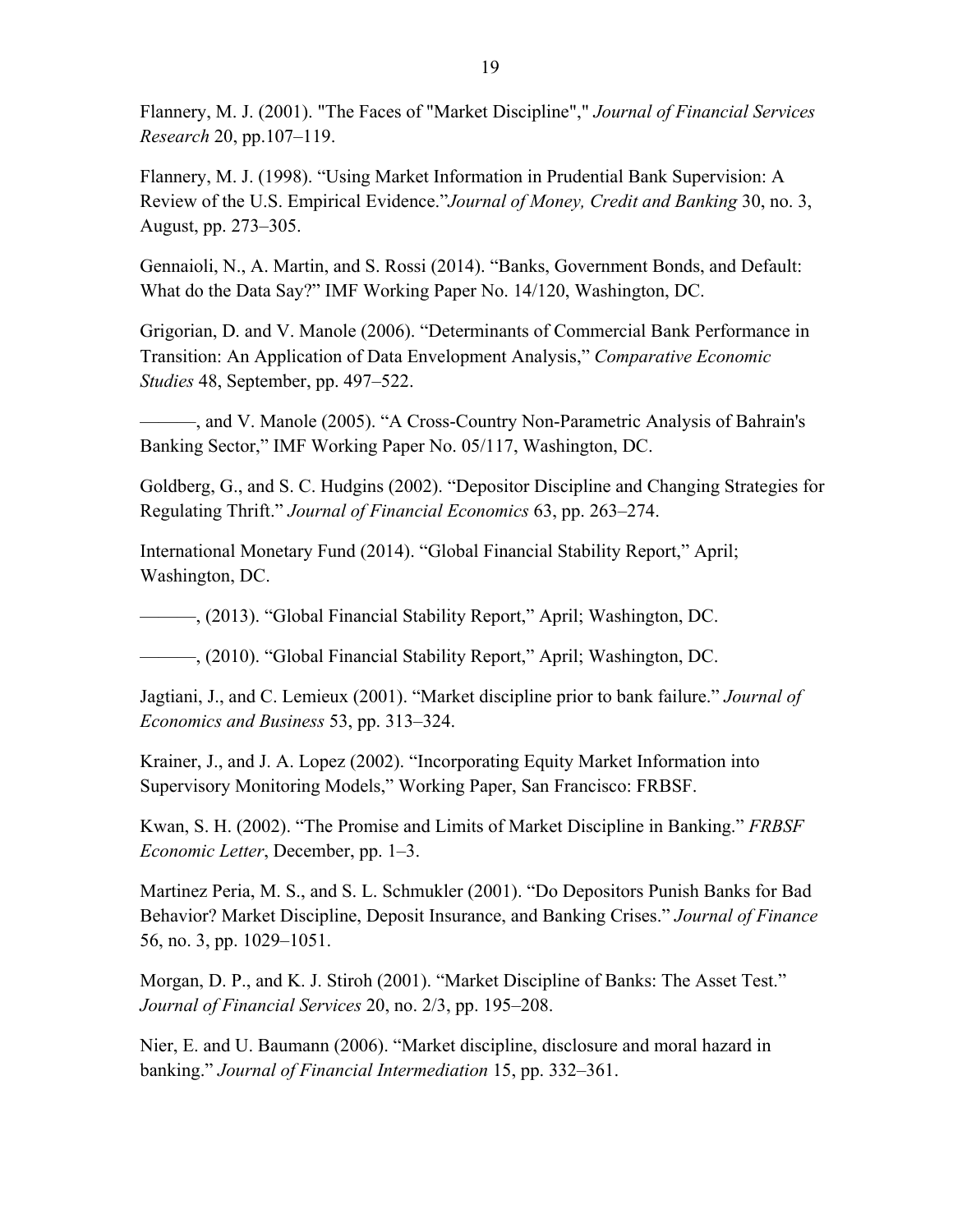Ötker, İnci, Aditya Narain, Anna Ilyina, and Jay Surti (2011). "The Too-Important-to-Fail Conundrum: Impossible to Ignore and Difficult to Resolve," IMF Staff Discussion Note 11/12.

Park, S., and P. Peristiani (1998). "Market discipline by thrift depositors." *Journal of Money, Credit and Banking* 30, no. 3, pp. 347–364.

Popov, A. and N. van Horen (2013). "The Impact of Sovereign Debt Exposure on bank Lending: Evidence from the European Debt Crisis," DBN Working Paper No. 382.

Seiford, L.M. (1996). "Data Envelopment Analysis: The Evolution of the State of the Art," *Journal of Productivity Analysis* 7, pp. 99–137.

Simar, L., and P.W. Wilson (2000). "Statistical Inference in Nonparametric Frontier Models: The State of the Art," *Journal of Productivity Analysis* 13 (1), pp. 49–78.

Simar, L., and P.W. Wilson (1998). "Sensitivity Analysis of Efficiency Scores: How to Bootstrap in Nonparametric Frontier Models," *Management Science* 44 (1), pp. 49–61.

Völz, M. and M. Wedow (2009). "Does Banks' Size Distort Market Prices? Evidence for Too-big-to-fail in the CDS Market," Deutsche Bundesbank Discussion Paper 06/09.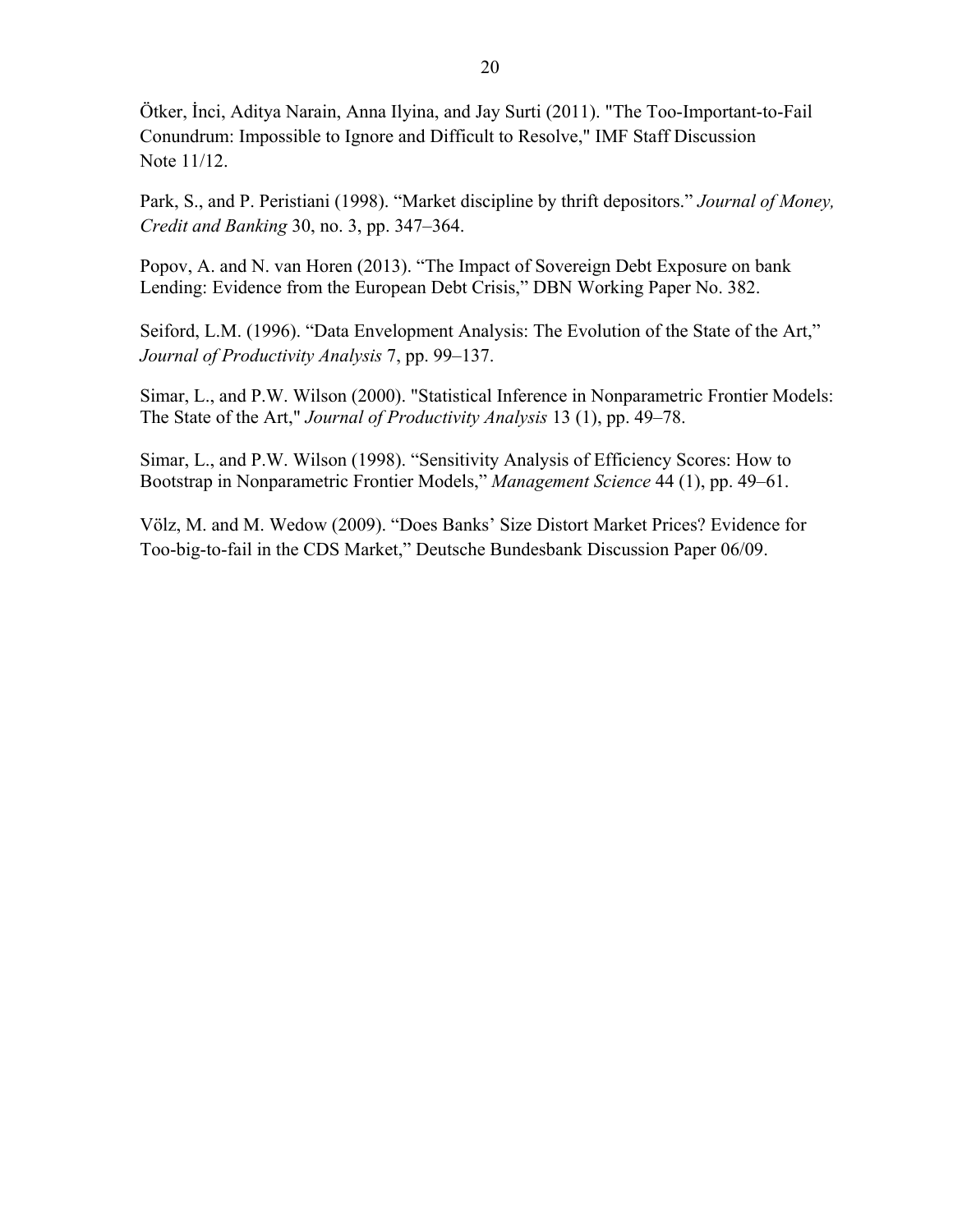#### **Appendix I. Description of DEA Methodology and Choice of Inputs/Outputs**

Data Envelopment Analysis (DEA) is used extensively in the literature to evaluate productivity and performance of banks. It is a non-parametric method that allows one to account for a wide range of functions performed by the banks. The method compares relative performance of banks by building a frontier comprised of the most efficient banks and focusing on how close other banks are to this frontier. Thus this method provides a measure of relative efficiency. The approach was first implemented by Charnes, Cooper, and Rhodes (1978), who used a linear-programming method to identify the efficient decision-making units and coined the method DEA.20 DEA has since been used extensively in studies of the banking industry in developed and developing market economies.<sup>21</sup>

To arrive at basic specification of a linear-programming model underlying the DEA, *K* inputs and *M* outputs are assumed for every bank. For the *i th* bank the inputs and outputs are represented by vectors  $x_i$  and  $y_i$  respectively. For each bank the method aims to obtain a measure of the ratio of all outputs over all inputs, such as  $u_i y_i / v_i x_i$ , where  $u_i$  and  $v_i$  are vectors of weights. To select the optimal weights, the following linear programming problem is typically proposed:

max<sub>*u<sub>i</sub>*</sub> 
$$
\frac{u_i' y_i}{v_i' x_i}
$$
  
\n*s.t.*  $\frac{u_i' y_j}{v_i' x_j} \le 1$   
\n $u_{ik}, v_{im} \ge 0$   
\n*i, j* = 1,2,...*N*  
\n*k* = 1,2,...*K*  
\n*m* = 1,2,...*M*

Using the duality property of this linear programming problem, Charnes, Cooper, and Rhodes (1978) derive an equivalent envelopment form as:

$$
\min_{\theta,\lambda} \theta_i
$$
\n
$$
s.t. -y_i + Y\lambda_i \ge 0
$$
\n
$$
\theta_i x_i - X\lambda_i \ge 0
$$
\n
$$
\lambda_{in} \ge 0
$$
\n(A-2)

 $20$  Their method is based on the assumption that the production units have constant returns to scale. Banker, Charnes, and Cooper (1984) later relaxed the assumption and proposed a model with variable returns to scale. Theoretical extensions of these methods and empirical applications are discussed in Seiford (1996) and Cooper, Seiford, and Tone (2000).

<sup>&</sup>lt;sup>21</sup> See Berger and Humphrey (1997) for a detailed survey.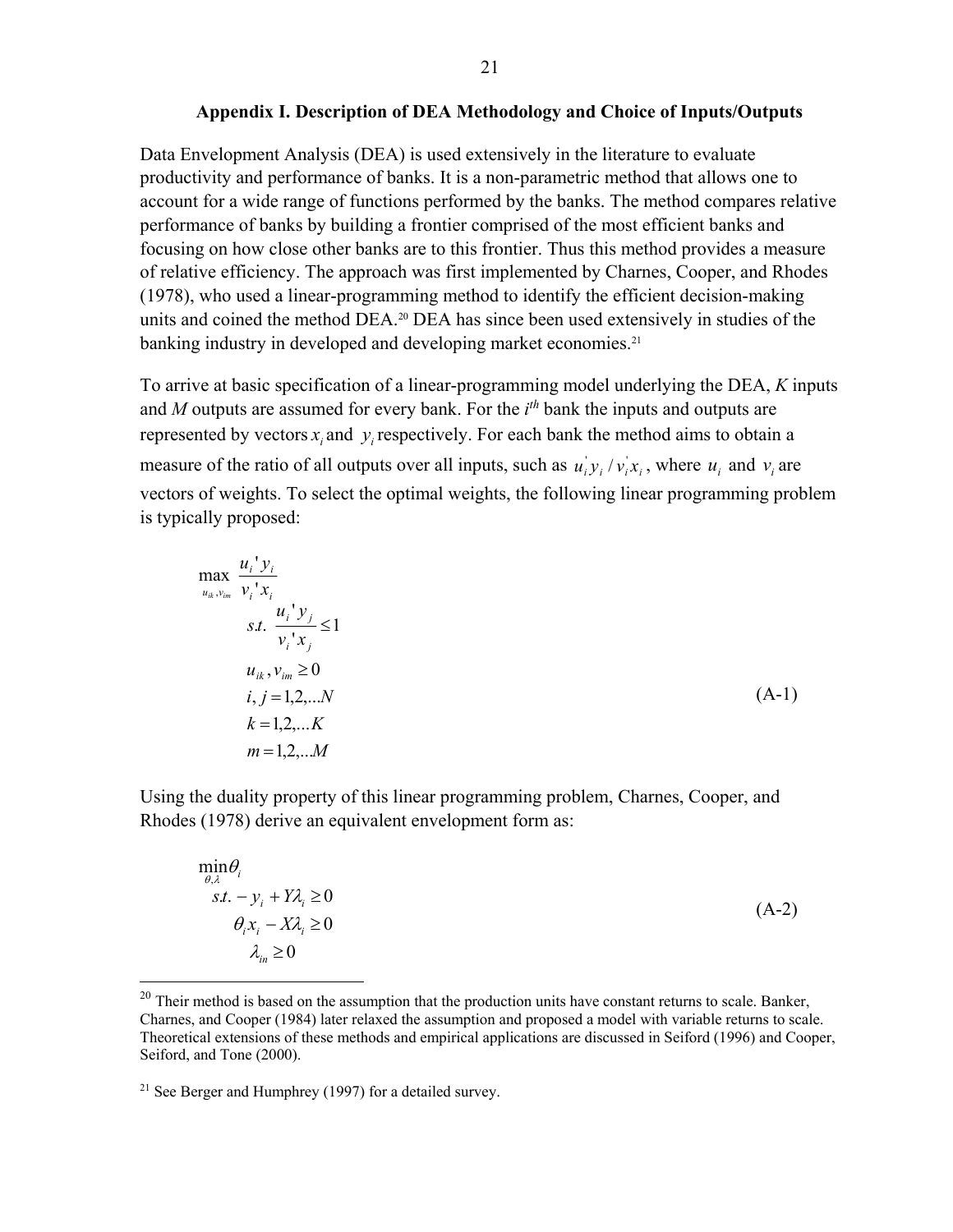where  $\lambda$  is an  $(N \times 1)$  vector of weights assigned to each observation; and  $\theta \in [0, 1]$  a scalar, is the efficiency score for the  $i^{th}$  DMU.<sup>22</sup> Essentially,  $\theta_i$  is an indicator of how close a bank is to the efficiency frontier, with  $\theta$  < 1 implying that the bank is inside the frontier (i.e., it is an inefficient bank), while  $\theta_i = 1$  implying that the bank is on the frontier (i.e., it is an efficient bank). Due to a fewer number of constraints, the formulation presented in Equation 2 is typically used for computations.23

Following Grigorian and Manole (2006), we specify the following three inputs to the banking "production process": *labor, fixed assets,* and *interest expenditures*. Doing so accounts for all three essential inputs to commercial bank operations: (1) personnel and management; (2) computer hardware and premises (which also captures the extensiveness of a bank's branch network); and (3) leveraged funds, respectively.

Next, we define the outputs as follows: (1) *revenues* (defined as the sum of interest and noninterest income); (2) *net loans* (defined as loans net of loss provisions); and (3) *liquid assets (defined as sum of* cash, balances with monetary authorities, and holdings of treasury bills).

Holding output (however specified) and two other inputs constant, the lesser amount of the third input used in the "production" would imply higher efficiency.

The results of DEA simulations for banks in 29 European countries using the above inputoutput combinations in application to 2006-11 annual data are reported in Appendix II below.

 $Z^2 X = [x_1, ..., x_N]$  is a  $(K \times N)$  input matrix with columns  $x_i$  and  $Y = [y_1, ..., y_N]$  is an  $(M \times N)$ output matrix with columns  $y_i$ .

 $^{23}$  The efficiency indexes calculated in such a way are termed overall technical efficiency indexes and can subsequently be decomposed into pure technical and scale efficiency indexes, to help identify the source of inefficiency of each sample DMU.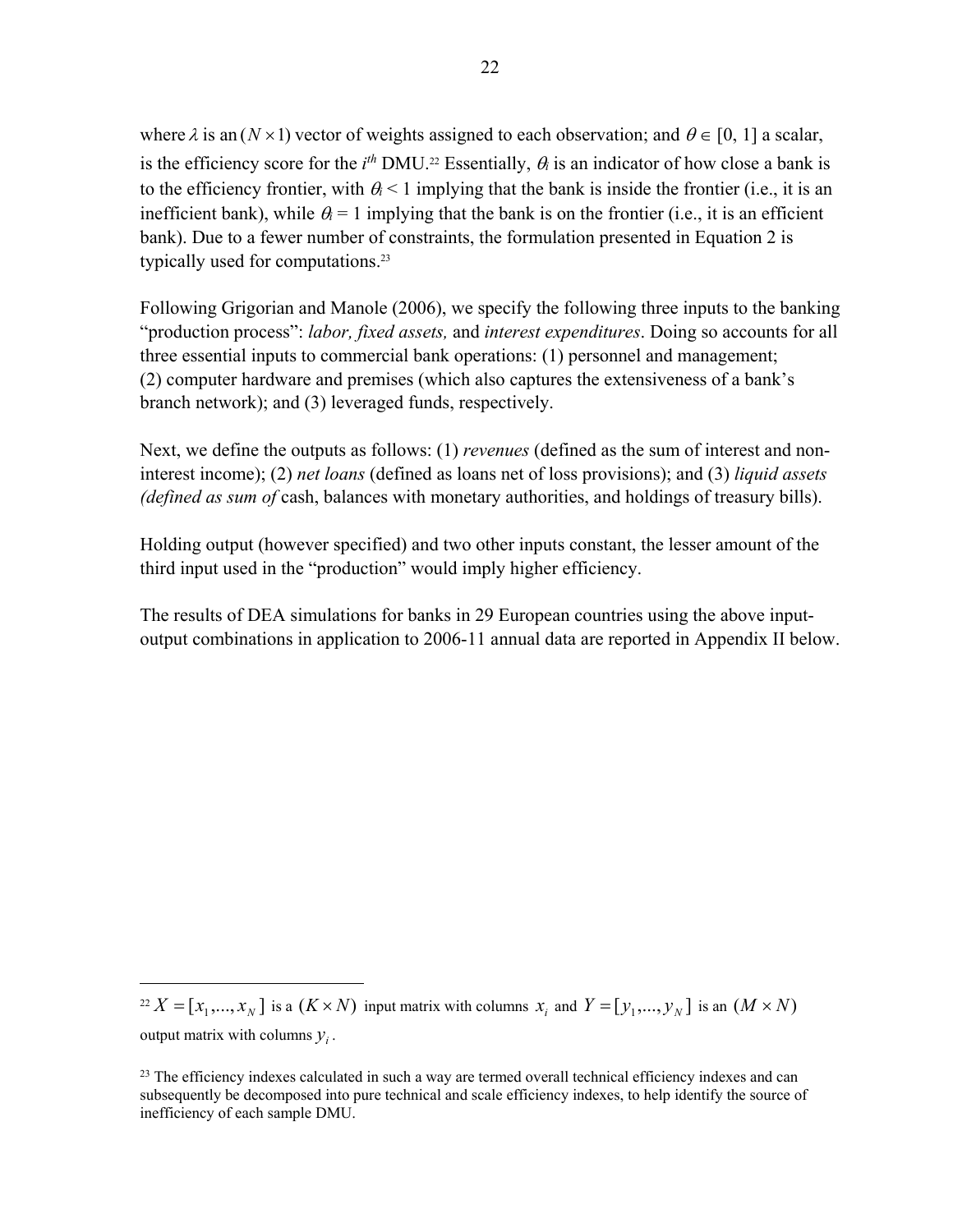|                       | 2006  | 2007  | 2008  | 2009  | 2010  | 2011  | Average |
|-----------------------|-------|-------|-------|-------|-------|-------|---------|
| Austria               | 0.769 | 0.601 | 0.516 | 0.578 | 0.608 | 0.596 | 0.611   |
| Belgium               | 0.559 | 0.657 | 0.600 | 0.609 | 0.760 | 0.844 | 0.672   |
| <b>Bulgaria</b>       | 0.566 | 0.613 | 0.567 | 0.593 | 0.628 | 0.645 | 0.602   |
| Cyprus                | 0.443 | 0.481 | 0.466 | 0.626 | 0.598 | 0.517 | 0.522   |
| <b>Czech Republic</b> | 0.612 | 0.654 | 0.662 | 0.766 | 0.768 | 0.792 | 0.709   |
| Denmark               | 0.689 | 0.672 | 0.569 | 0.598 | 0.646 | 0.610 | 0.631   |
| Estonia               | 0.364 | .     | 0.353 | 0.472 | 0.471 | 0.492 | 0.430   |
| Finland               | 0.559 | 0.770 | 0.779 | 0.763 | 0.688 | 0.667 | 0.704   |
| France                | 0.659 | 0.643 | 0.632 | 0.669 | 0.684 | 0.700 | 0.665   |
| Germany               | 0.588 | 0.556 | 0.512 | 0.686 | 0.534 | 0.857 | 0.622   |
| Greece                | 0.576 | 0.530 | 0.499 | 0.528 | 0.514 | 0.499 | 0.524   |
| Hungary               | 0.587 | 0.557 | 0.511 | 0.511 | 0.623 | 0.592 | 0.564   |
| Ireland               | 0.643 | 0.660 | 0.696 | 0.677 | 0.684 | 0.702 | 0.677   |
| Italy                 | 0.557 | 0.584 | 0.502 | 0.629 | 0.657 | 0.600 | 0.588   |
| Latvia                | 0.563 | 0.558 | 0.520 | 0.536 | 0.496 | 0.533 | 0.534   |
| Lithuania             | 0.527 | 0.524 | 0.489 | 0.466 | 0.467 | 0.492 | 0.494   |
| Luxembourg            | 0.481 | 0.502 | 0.523 | 0.545 | 0.538 | 0.560 | 0.525   |
| Malta                 | 0.490 | 0.483 | 0.424 | 0.534 | 0.552 | 0.517 | 0.500   |
| Netherlands           | 0.465 | 0.568 | 0.561 | 0.612 | 0.602 | 0.599 | 0.568   |
| Norway                | .     | .     | 0.686 | 0.748 | 0.744 | 0.823 | 0.750   |
| Poland                | 0.610 | 0.597 | 0.539 | 0.586 | 0.638 | 0.638 | 0.601   |
| Portugal              | 0.545 | 0.569 | 0.490 | 0.520 | 0.539 | 0.573 | 0.540   |
| Romania               | 0.442 | 0.463 | 0.461 | 0.460 | 0.525 | 0.486 | 0.473   |
| Slovakia              | 0.520 | 0.514 | 0.551 | 0.608 | 0.730 | 0.690 | 0.602   |
| Slovenia              | 0.487 | 0.527 | 0.481 | 0.541 | 0.584 | 0.545 | 0.527   |
| Spain                 | 0.543 | 0.551 | 0.541 | 0.602 | 0.621 | 0.597 | 0.576   |
| Sweden                | 0.848 | 0.827 | 0.850 | 0.807 | 0.792 | 0.698 | 0.804   |
| Switzerland           | 0.672 | 0.710 | 0.555 | 0.777 | 0.796 | 0.812 | 0.720   |
| United Kingdom        | 0.626 | 0.628 | 0.627 | 0.693 | 0.677 | 0.752 | 0.667   |

**Appendix II. Average Data Envelopment Analysis Indices by Country and Year**